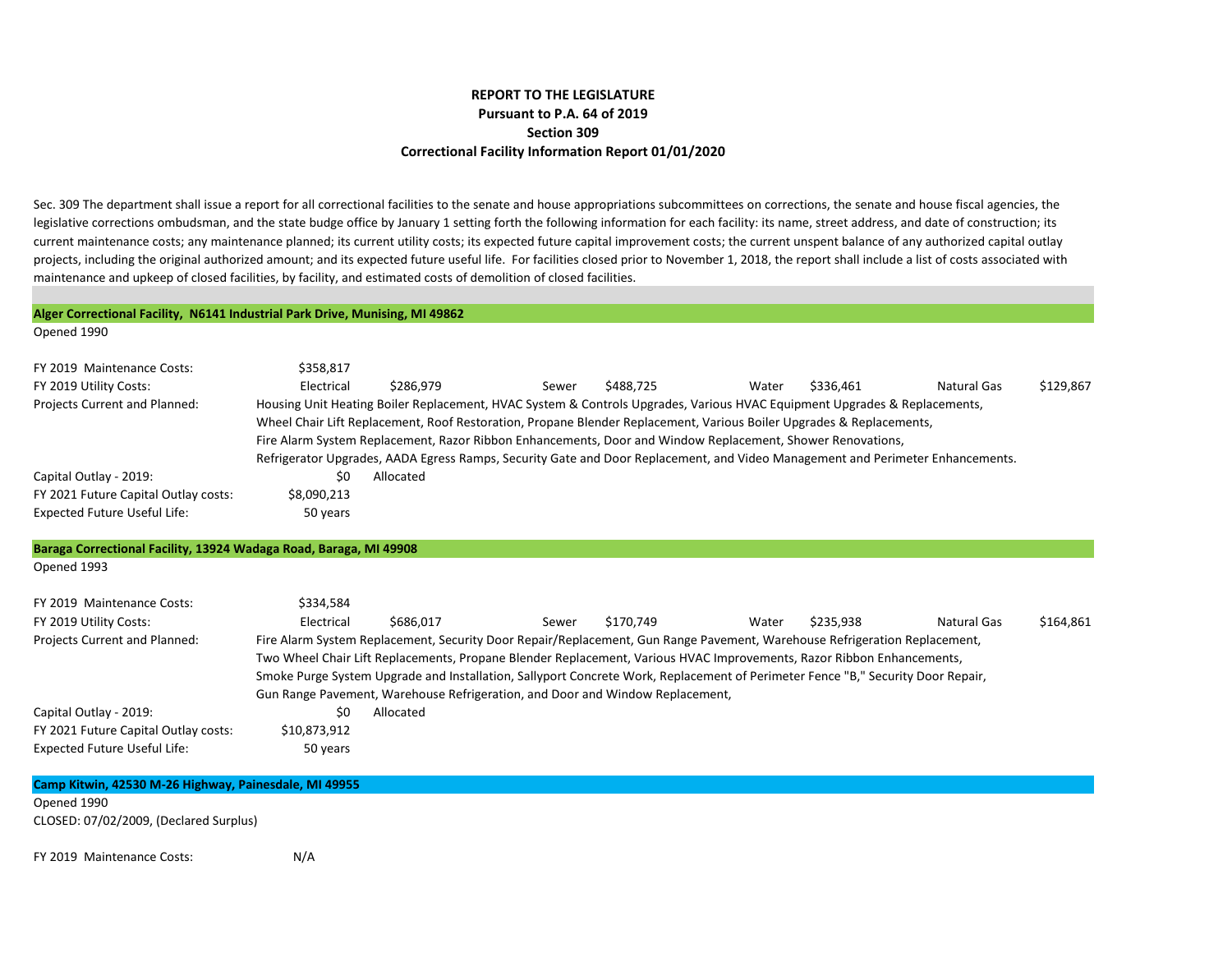| FY 2019 Utility Costs:                | Electrical N/A |           | Sewer N/A | Water N/A | Natural Gas N/A |
|---------------------------------------|----------------|-----------|-----------|-----------|-----------------|
| Projects Current and Planned:         | N/A            |           |           |           |                 |
| Capital Outlay - 2019:                | \$0            | Allocated |           |           |                 |
| FY 2021 Future Capital Outlay costs:  | N/A            |           |           |           |                 |
| <b>Expected Future Useful Life:</b>   | N/A            |           |           |           |                 |
| <b>Estimated Cost for Demolition:</b> | \$1,000,000    |           |           |           |                 |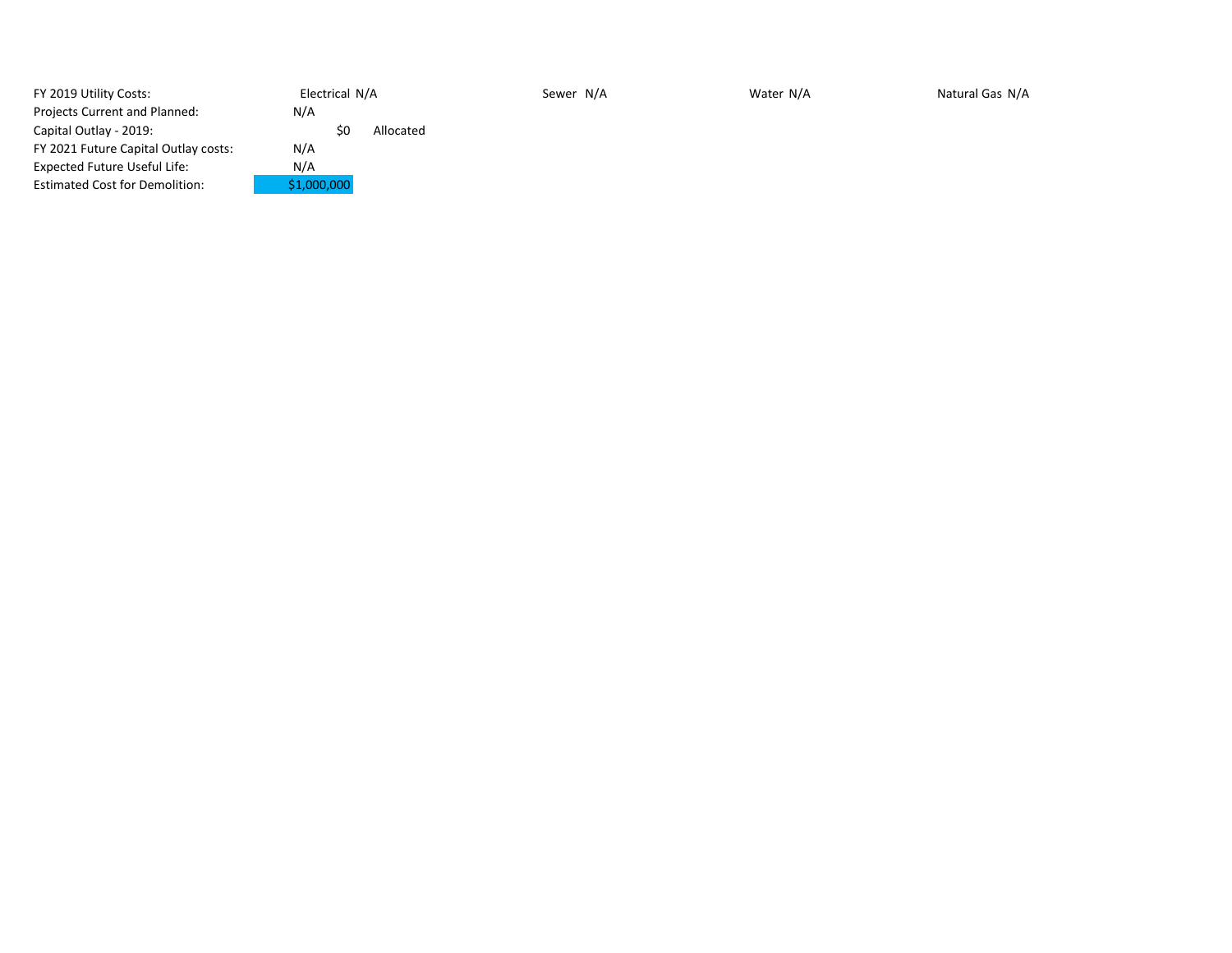## **Bellamy Creek Correctional Facility, 1727 W. Bluewater Hwy, Ionia, MI 48846**

Opened December 2001

| FY 2019 Maintenance Costs:                                                 | \$2,550,723                                                                                                                                                                                                                                                           |
|----------------------------------------------------------------------------|-----------------------------------------------------------------------------------------------------------------------------------------------------------------------------------------------------------------------------------------------------------------------|
| FY 2019 Utility Costs:                                                     | Electrical<br>\$538,415<br>Sewer See Water<br>\$95,408<br><b>Natural Gas</b><br>\$244,471<br>Water                                                                                                                                                                    |
| Projects Current and Planned:                                              | Perimeter Security Enhancements-Cameras and Perimeter LED's, Roof Replacement on Dorm-Food Service/Chapel Building,                                                                                                                                                   |
|                                                                            | Sanitary Sewer Repair/Replacement, Ionia Energy Performance Contract Participant, Razor Ribbon Enhancements,                                                                                                                                                          |
|                                                                            | Video Management and Perimeter Enhancements, ADA Egress Ramps, and Personal Protection Device Upgrades.                                                                                                                                                               |
| Capital Outlay - Fire - 2019:                                              | \$500,000<br>Allocated                                                                                                                                                                                                                                                |
| FY 2021 Future Capital Outlay costs:                                       | \$1,440,000                                                                                                                                                                                                                                                           |
| <b>Expected Future Useful Life:</b>                                        | 50 years                                                                                                                                                                                                                                                              |
| Carson Correctional Facility, 10274 Boyer Road, Carson City, MI 48811      |                                                                                                                                                                                                                                                                       |
| Opened 1989                                                                | Consolidated with Boyer Road Correctional Facility (opened 1987) August 2009                                                                                                                                                                                          |
| FY 2019 Maintenance Costs:                                                 | \$916,808                                                                                                                                                                                                                                                             |
| FY 2019 Utility Costs:                                                     | Electrical<br>\$524,507<br>\$499,785<br>\$569,619<br><b>Natural Gas</b><br>\$269,085<br>Water<br>Sewer                                                                                                                                                                |
| Projects Current and Planned:                                              | Fire Alarm System Replacement, Razor Ribbon Replacement, Utility Cable Section Replacement, Personal Protection Systems Installation,<br>Various Roofing Replacement, Water Supply RPZ (reduced pressure zone) Installation, Upgrade Perimeter Fence Security System, |
|                                                                            | Wheel Chair Lift Replacement, Pavement Repairs/Replace, Floor Renovations, ADA Egress Ramps, and Smoke Purge Installation.                                                                                                                                            |
| Capital Outlay - 2019:                                                     | \$0<br>Allocated                                                                                                                                                                                                                                                      |
| FY 2021 Future Capital Outlay costs:                                       | \$8,350,002                                                                                                                                                                                                                                                           |
| <b>Expected Future Useful Life:</b>                                        | 50 years East side buildings are pole style construction that may need replacement in next 15 years.                                                                                                                                                                  |
| Central Michigan Correctional Facility, 320 N. Hubbard, St Louis, MI 48880 |                                                                                                                                                                                                                                                                       |
|                                                                            | Opened in 2010 Consolidated from the former Pine River Correctional Facility (2000) and Mid Michigan Correctional Facility (1990)                                                                                                                                     |
| FY 2019 Maintenance Costs:                                                 | \$663,291                                                                                                                                                                                                                                                             |
| FY 2019 Utility Costs:                                                     | \$533,584<br>\$323,541<br>Electrical<br>\$305,770<br><b>Natural Gas</b><br>\$245,704<br>Sewer<br>Water                                                                                                                                                                |
| Projects Current and Planned:                                              | Admin. Bldg. HVAC System Repair/Replace, Barn Demolition, Housing Unit Fire Alarm System Upgrades, HVAC Improvements-Various Phase II,                                                                                                                                |
|                                                                            | Doors & Windows Replacement-Various Interior and Exterior, Perimeter Security Enhancements-Cameras and Perimeter LED's, Electrical Security                                                                                                                           |
|                                                                            | Systems & Control Upgrades, Personal Protection Device Project, Razor Ribbon Enhancements, Roof Repair/Replacement, Paving Project,                                                                                                                                   |
|                                                                            | Structural Repairs and Site Drainage Improvements and Waste Water Treatment Upgrades.                                                                                                                                                                                 |
| Capital Outlay - 2019:                                                     | \$0<br>Allocated                                                                                                                                                                                                                                                      |
| FY 2021 Future Capital Outlay costs:                                       | \$3,300,000                                                                                                                                                                                                                                                           |
| <b>Expected Future Useful Life:</b>                                        | 50 years East side buildings are pole barn construction that may need replacement in next 15 years.                                                                                                                                                                   |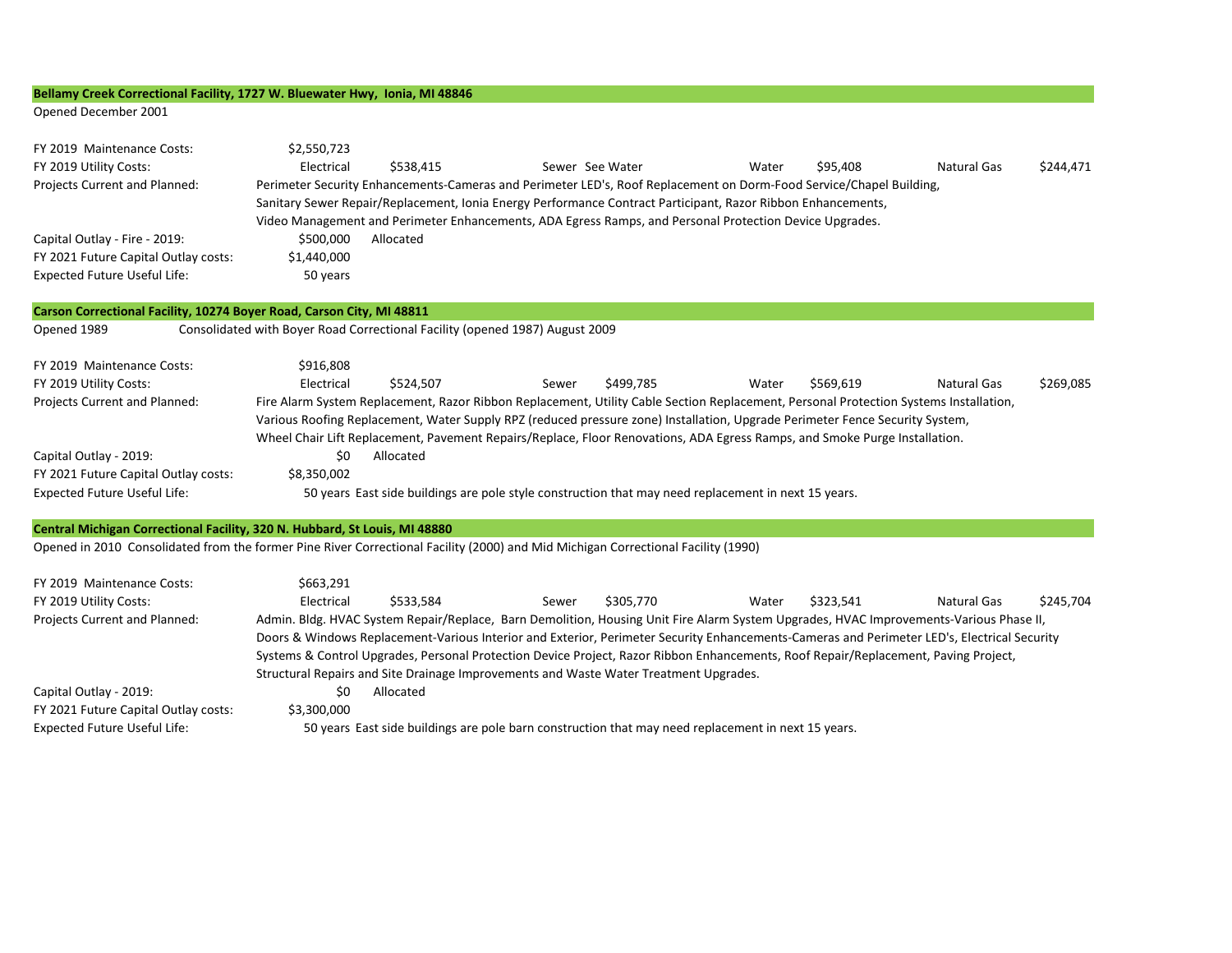## **Charles E. Egeler Reception and Guidance Center, 3855 Cooper Street, Jackson, MI 49201**

Opened 1988--Formerly part of State Prison of Southern Michigan ( 1926)

| Chippewa Correctional Facility, 4269 West M-80, Kincheloe, MI 49784<br>Opened 1989<br>Consolidated with Straits Correctional Facility August 2009<br>FY 2019 Maintenance Costs:<br>\$382,039<br>FY 2019 Utility Costs:<br>Electrical<br>\$357,354<br>\$723,676<br>\$749,550<br>Water<br>\$158,463<br>Natural Gas<br>Sewer<br>Projects Current and Planned:<br>Food Service Freezer Replacement, Personal Protection Device Project, Razor Ribbon Enhancements, Food Service Freezer Replacement,<br>Sally Port Gate and Operator Repair/Replacement, Perimeter Security Enhancements-Cameras and Perimeter LED's, Bubble Gate Replacement,<br>HVAC Restoration, Pavement Repair, Wheel chair Lift, Various Roofs Repair/Replacement, Smoke Purge System Upgrade and Installation.<br>Fire Alarm System Retro,<br>Capital Outlay - HVAC - 2019:<br>\$800,000<br>Allocated<br>FY 2021 Future Capital Outlay costs:<br>\$4,725,743<br>Expected Future Useful Life:<br>50 years East side buildings are pole style construction that may need replacement in next 15 years.<br>Cooper Street Correctional Facility, 3100 Cooper Street, Jackson, MI 49201<br>Opened 1997<br>\$469,339<br>FY 2019 Maintenance Costs:<br>FY 2019 Utility Costs:<br>Electrical<br>\$282,222<br>\$110,794<br>\$238,885<br><b>Natural Gas</b><br>\$156,029<br>Sewer<br>Water<br>Fire Alarm System Replacement, Perimeter Fence Detection Upgrades, Personal Protection Device Project, Door & Window<br>Projects Current and Planned:<br>Replacements-Miscellaneous, Razor Ribbon Enhancements, Jackson Energy Performance Contract Participant, Bubble Gates and Controls,<br>and Roof Repair/Replacement.<br>Capital Outlay - 2019:<br>\$0<br>Allocated<br>FY 2021 Future Capital Outlay costs:<br>\$5,225,000<br><b>Expected Future Useful Life:</b><br>50 years There are 8 buildings that are pole style construction that may need replacement in next 15 years.<br>Deerfield Correctional Facility, 1755 Harwood Road, Ionia, MI 48846<br>Opened 1986<br>CLOSED: 03/21/2009, (Declared Surplus) Transferred to Land Bank.<br>FY 2019 Maintenance Costs:<br>N/A | FY 2019 Maintenance Costs:<br>FY 2019 Utility Costs:<br>Projects Current and Planned:<br>Capital Outlay - Roofs - 2019:<br>FY 2021 Future Capital Outlay costs:<br><b>Expected Future Useful Life:</b> | \$822,489<br>Electrical<br>\$256,880<br>\$110,794<br>\$238,885<br><b>Natural Gas</b><br>\$267,014<br>Sewer<br>Water<br>1, 2, and 3 Block Shower & Access Hatches Renovations, Administration Bldg. 100 HVAC Repair/Replace, Laundry Area,<br>C-Unit Roof Repair/Replacement, Food Service Heating System Repair/Replacement, Jackson Energy Performance Contract Participant,<br>Fire Alarm System Repair/Replacement, Sally Port Traffic Gate Replacement, Sidewalk Repair/Replacement, Security Fence Enhancements,<br>Razor Ribbon Enhancements, Food Service Floor, Health Center A/C replacement, Health Center Sewer System Replacement, and<br>and Perimeter Security Enhancements-Cameras and Perimeter LED's.<br>\$658,880<br>\$3,350,000<br>25 years Future regulatory requirements will determine the useful remaining life of these well built buildings. |
|----------------------------------------------------------------------------------------------------------------------------------------------------------------------------------------------------------------------------------------------------------------------------------------------------------------------------------------------------------------------------------------------------------------------------------------------------------------------------------------------------------------------------------------------------------------------------------------------------------------------------------------------------------------------------------------------------------------------------------------------------------------------------------------------------------------------------------------------------------------------------------------------------------------------------------------------------------------------------------------------------------------------------------------------------------------------------------------------------------------------------------------------------------------------------------------------------------------------------------------------------------------------------------------------------------------------------------------------------------------------------------------------------------------------------------------------------------------------------------------------------------------------------------------------------------------------------------------------------------------------------------------------------------------------------------------------------------------------------------------------------------------------------------------------------------------------------------------------------------------------------------------------------------------------------------------------------------------------------------------------------------------------------------------------------------------------------------------------------------------------------------------------|--------------------------------------------------------------------------------------------------------------------------------------------------------------------------------------------------------|-----------------------------------------------------------------------------------------------------------------------------------------------------------------------------------------------------------------------------------------------------------------------------------------------------------------------------------------------------------------------------------------------------------------------------------------------------------------------------------------------------------------------------------------------------------------------------------------------------------------------------------------------------------------------------------------------------------------------------------------------------------------------------------------------------------------------------------------------------------------------|
|                                                                                                                                                                                                                                                                                                                                                                                                                                                                                                                                                                                                                                                                                                                                                                                                                                                                                                                                                                                                                                                                                                                                                                                                                                                                                                                                                                                                                                                                                                                                                                                                                                                                                                                                                                                                                                                                                                                                                                                                                                                                                                                                              |                                                                                                                                                                                                        |                                                                                                                                                                                                                                                                                                                                                                                                                                                                                                                                                                                                                                                                                                                                                                                                                                                                       |
|                                                                                                                                                                                                                                                                                                                                                                                                                                                                                                                                                                                                                                                                                                                                                                                                                                                                                                                                                                                                                                                                                                                                                                                                                                                                                                                                                                                                                                                                                                                                                                                                                                                                                                                                                                                                                                                                                                                                                                                                                                                                                                                                              |                                                                                                                                                                                                        |                                                                                                                                                                                                                                                                                                                                                                                                                                                                                                                                                                                                                                                                                                                                                                                                                                                                       |
|                                                                                                                                                                                                                                                                                                                                                                                                                                                                                                                                                                                                                                                                                                                                                                                                                                                                                                                                                                                                                                                                                                                                                                                                                                                                                                                                                                                                                                                                                                                                                                                                                                                                                                                                                                                                                                                                                                                                                                                                                                                                                                                                              |                                                                                                                                                                                                        |                                                                                                                                                                                                                                                                                                                                                                                                                                                                                                                                                                                                                                                                                                                                                                                                                                                                       |
|                                                                                                                                                                                                                                                                                                                                                                                                                                                                                                                                                                                                                                                                                                                                                                                                                                                                                                                                                                                                                                                                                                                                                                                                                                                                                                                                                                                                                                                                                                                                                                                                                                                                                                                                                                                                                                                                                                                                                                                                                                                                                                                                              |                                                                                                                                                                                                        |                                                                                                                                                                                                                                                                                                                                                                                                                                                                                                                                                                                                                                                                                                                                                                                                                                                                       |
|                                                                                                                                                                                                                                                                                                                                                                                                                                                                                                                                                                                                                                                                                                                                                                                                                                                                                                                                                                                                                                                                                                                                                                                                                                                                                                                                                                                                                                                                                                                                                                                                                                                                                                                                                                                                                                                                                                                                                                                                                                                                                                                                              |                                                                                                                                                                                                        |                                                                                                                                                                                                                                                                                                                                                                                                                                                                                                                                                                                                                                                                                                                                                                                                                                                                       |
|                                                                                                                                                                                                                                                                                                                                                                                                                                                                                                                                                                                                                                                                                                                                                                                                                                                                                                                                                                                                                                                                                                                                                                                                                                                                                                                                                                                                                                                                                                                                                                                                                                                                                                                                                                                                                                                                                                                                                                                                                                                                                                                                              |                                                                                                                                                                                                        |                                                                                                                                                                                                                                                                                                                                                                                                                                                                                                                                                                                                                                                                                                                                                                                                                                                                       |
|                                                                                                                                                                                                                                                                                                                                                                                                                                                                                                                                                                                                                                                                                                                                                                                                                                                                                                                                                                                                                                                                                                                                                                                                                                                                                                                                                                                                                                                                                                                                                                                                                                                                                                                                                                                                                                                                                                                                                                                                                                                                                                                                              |                                                                                                                                                                                                        |                                                                                                                                                                                                                                                                                                                                                                                                                                                                                                                                                                                                                                                                                                                                                                                                                                                                       |
|                                                                                                                                                                                                                                                                                                                                                                                                                                                                                                                                                                                                                                                                                                                                                                                                                                                                                                                                                                                                                                                                                                                                                                                                                                                                                                                                                                                                                                                                                                                                                                                                                                                                                                                                                                                                                                                                                                                                                                                                                                                                                                                                              |                                                                                                                                                                                                        |                                                                                                                                                                                                                                                                                                                                                                                                                                                                                                                                                                                                                                                                                                                                                                                                                                                                       |
|                                                                                                                                                                                                                                                                                                                                                                                                                                                                                                                                                                                                                                                                                                                                                                                                                                                                                                                                                                                                                                                                                                                                                                                                                                                                                                                                                                                                                                                                                                                                                                                                                                                                                                                                                                                                                                                                                                                                                                                                                                                                                                                                              |                                                                                                                                                                                                        |                                                                                                                                                                                                                                                                                                                                                                                                                                                                                                                                                                                                                                                                                                                                                                                                                                                                       |
|                                                                                                                                                                                                                                                                                                                                                                                                                                                                                                                                                                                                                                                                                                                                                                                                                                                                                                                                                                                                                                                                                                                                                                                                                                                                                                                                                                                                                                                                                                                                                                                                                                                                                                                                                                                                                                                                                                                                                                                                                                                                                                                                              |                                                                                                                                                                                                        |                                                                                                                                                                                                                                                                                                                                                                                                                                                                                                                                                                                                                                                                                                                                                                                                                                                                       |
|                                                                                                                                                                                                                                                                                                                                                                                                                                                                                                                                                                                                                                                                                                                                                                                                                                                                                                                                                                                                                                                                                                                                                                                                                                                                                                                                                                                                                                                                                                                                                                                                                                                                                                                                                                                                                                                                                                                                                                                                                                                                                                                                              |                                                                                                                                                                                                        |                                                                                                                                                                                                                                                                                                                                                                                                                                                                                                                                                                                                                                                                                                                                                                                                                                                                       |
|                                                                                                                                                                                                                                                                                                                                                                                                                                                                                                                                                                                                                                                                                                                                                                                                                                                                                                                                                                                                                                                                                                                                                                                                                                                                                                                                                                                                                                                                                                                                                                                                                                                                                                                                                                                                                                                                                                                                                                                                                                                                                                                                              |                                                                                                                                                                                                        |                                                                                                                                                                                                                                                                                                                                                                                                                                                                                                                                                                                                                                                                                                                                                                                                                                                                       |
|                                                                                                                                                                                                                                                                                                                                                                                                                                                                                                                                                                                                                                                                                                                                                                                                                                                                                                                                                                                                                                                                                                                                                                                                                                                                                                                                                                                                                                                                                                                                                                                                                                                                                                                                                                                                                                                                                                                                                                                                                                                                                                                                              |                                                                                                                                                                                                        |                                                                                                                                                                                                                                                                                                                                                                                                                                                                                                                                                                                                                                                                                                                                                                                                                                                                       |
|                                                                                                                                                                                                                                                                                                                                                                                                                                                                                                                                                                                                                                                                                                                                                                                                                                                                                                                                                                                                                                                                                                                                                                                                                                                                                                                                                                                                                                                                                                                                                                                                                                                                                                                                                                                                                                                                                                                                                                                                                                                                                                                                              |                                                                                                                                                                                                        |                                                                                                                                                                                                                                                                                                                                                                                                                                                                                                                                                                                                                                                                                                                                                                                                                                                                       |
|                                                                                                                                                                                                                                                                                                                                                                                                                                                                                                                                                                                                                                                                                                                                                                                                                                                                                                                                                                                                                                                                                                                                                                                                                                                                                                                                                                                                                                                                                                                                                                                                                                                                                                                                                                                                                                                                                                                                                                                                                                                                                                                                              |                                                                                                                                                                                                        |                                                                                                                                                                                                                                                                                                                                                                                                                                                                                                                                                                                                                                                                                                                                                                                                                                                                       |
|                                                                                                                                                                                                                                                                                                                                                                                                                                                                                                                                                                                                                                                                                                                                                                                                                                                                                                                                                                                                                                                                                                                                                                                                                                                                                                                                                                                                                                                                                                                                                                                                                                                                                                                                                                                                                                                                                                                                                                                                                                                                                                                                              |                                                                                                                                                                                                        |                                                                                                                                                                                                                                                                                                                                                                                                                                                                                                                                                                                                                                                                                                                                                                                                                                                                       |
|                                                                                                                                                                                                                                                                                                                                                                                                                                                                                                                                                                                                                                                                                                                                                                                                                                                                                                                                                                                                                                                                                                                                                                                                                                                                                                                                                                                                                                                                                                                                                                                                                                                                                                                                                                                                                                                                                                                                                                                                                                                                                                                                              |                                                                                                                                                                                                        |                                                                                                                                                                                                                                                                                                                                                                                                                                                                                                                                                                                                                                                                                                                                                                                                                                                                       |
|                                                                                                                                                                                                                                                                                                                                                                                                                                                                                                                                                                                                                                                                                                                                                                                                                                                                                                                                                                                                                                                                                                                                                                                                                                                                                                                                                                                                                                                                                                                                                                                                                                                                                                                                                                                                                                                                                                                                                                                                                                                                                                                                              |                                                                                                                                                                                                        |                                                                                                                                                                                                                                                                                                                                                                                                                                                                                                                                                                                                                                                                                                                                                                                                                                                                       |
|                                                                                                                                                                                                                                                                                                                                                                                                                                                                                                                                                                                                                                                                                                                                                                                                                                                                                                                                                                                                                                                                                                                                                                                                                                                                                                                                                                                                                                                                                                                                                                                                                                                                                                                                                                                                                                                                                                                                                                                                                                                                                                                                              |                                                                                                                                                                                                        |                                                                                                                                                                                                                                                                                                                                                                                                                                                                                                                                                                                                                                                                                                                                                                                                                                                                       |
|                                                                                                                                                                                                                                                                                                                                                                                                                                                                                                                                                                                                                                                                                                                                                                                                                                                                                                                                                                                                                                                                                                                                                                                                                                                                                                                                                                                                                                                                                                                                                                                                                                                                                                                                                                                                                                                                                                                                                                                                                                                                                                                                              |                                                                                                                                                                                                        |                                                                                                                                                                                                                                                                                                                                                                                                                                                                                                                                                                                                                                                                                                                                                                                                                                                                       |
|                                                                                                                                                                                                                                                                                                                                                                                                                                                                                                                                                                                                                                                                                                                                                                                                                                                                                                                                                                                                                                                                                                                                                                                                                                                                                                                                                                                                                                                                                                                                                                                                                                                                                                                                                                                                                                                                                                                                                                                                                                                                                                                                              |                                                                                                                                                                                                        |                                                                                                                                                                                                                                                                                                                                                                                                                                                                                                                                                                                                                                                                                                                                                                                                                                                                       |
|                                                                                                                                                                                                                                                                                                                                                                                                                                                                                                                                                                                                                                                                                                                                                                                                                                                                                                                                                                                                                                                                                                                                                                                                                                                                                                                                                                                                                                                                                                                                                                                                                                                                                                                                                                                                                                                                                                                                                                                                                                                                                                                                              |                                                                                                                                                                                                        |                                                                                                                                                                                                                                                                                                                                                                                                                                                                                                                                                                                                                                                                                                                                                                                                                                                                       |
|                                                                                                                                                                                                                                                                                                                                                                                                                                                                                                                                                                                                                                                                                                                                                                                                                                                                                                                                                                                                                                                                                                                                                                                                                                                                                                                                                                                                                                                                                                                                                                                                                                                                                                                                                                                                                                                                                                                                                                                                                                                                                                                                              |                                                                                                                                                                                                        |                                                                                                                                                                                                                                                                                                                                                                                                                                                                                                                                                                                                                                                                                                                                                                                                                                                                       |
|                                                                                                                                                                                                                                                                                                                                                                                                                                                                                                                                                                                                                                                                                                                                                                                                                                                                                                                                                                                                                                                                                                                                                                                                                                                                                                                                                                                                                                                                                                                                                                                                                                                                                                                                                                                                                                                                                                                                                                                                                                                                                                                                              |                                                                                                                                                                                                        |                                                                                                                                                                                                                                                                                                                                                                                                                                                                                                                                                                                                                                                                                                                                                                                                                                                                       |
|                                                                                                                                                                                                                                                                                                                                                                                                                                                                                                                                                                                                                                                                                                                                                                                                                                                                                                                                                                                                                                                                                                                                                                                                                                                                                                                                                                                                                                                                                                                                                                                                                                                                                                                                                                                                                                                                                                                                                                                                                                                                                                                                              |                                                                                                                                                                                                        |                                                                                                                                                                                                                                                                                                                                                                                                                                                                                                                                                                                                                                                                                                                                                                                                                                                                       |
|                                                                                                                                                                                                                                                                                                                                                                                                                                                                                                                                                                                                                                                                                                                                                                                                                                                                                                                                                                                                                                                                                                                                                                                                                                                                                                                                                                                                                                                                                                                                                                                                                                                                                                                                                                                                                                                                                                                                                                                                                                                                                                                                              |                                                                                                                                                                                                        |                                                                                                                                                                                                                                                                                                                                                                                                                                                                                                                                                                                                                                                                                                                                                                                                                                                                       |
|                                                                                                                                                                                                                                                                                                                                                                                                                                                                                                                                                                                                                                                                                                                                                                                                                                                                                                                                                                                                                                                                                                                                                                                                                                                                                                                                                                                                                                                                                                                                                                                                                                                                                                                                                                                                                                                                                                                                                                                                                                                                                                                                              |                                                                                                                                                                                                        |                                                                                                                                                                                                                                                                                                                                                                                                                                                                                                                                                                                                                                                                                                                                                                                                                                                                       |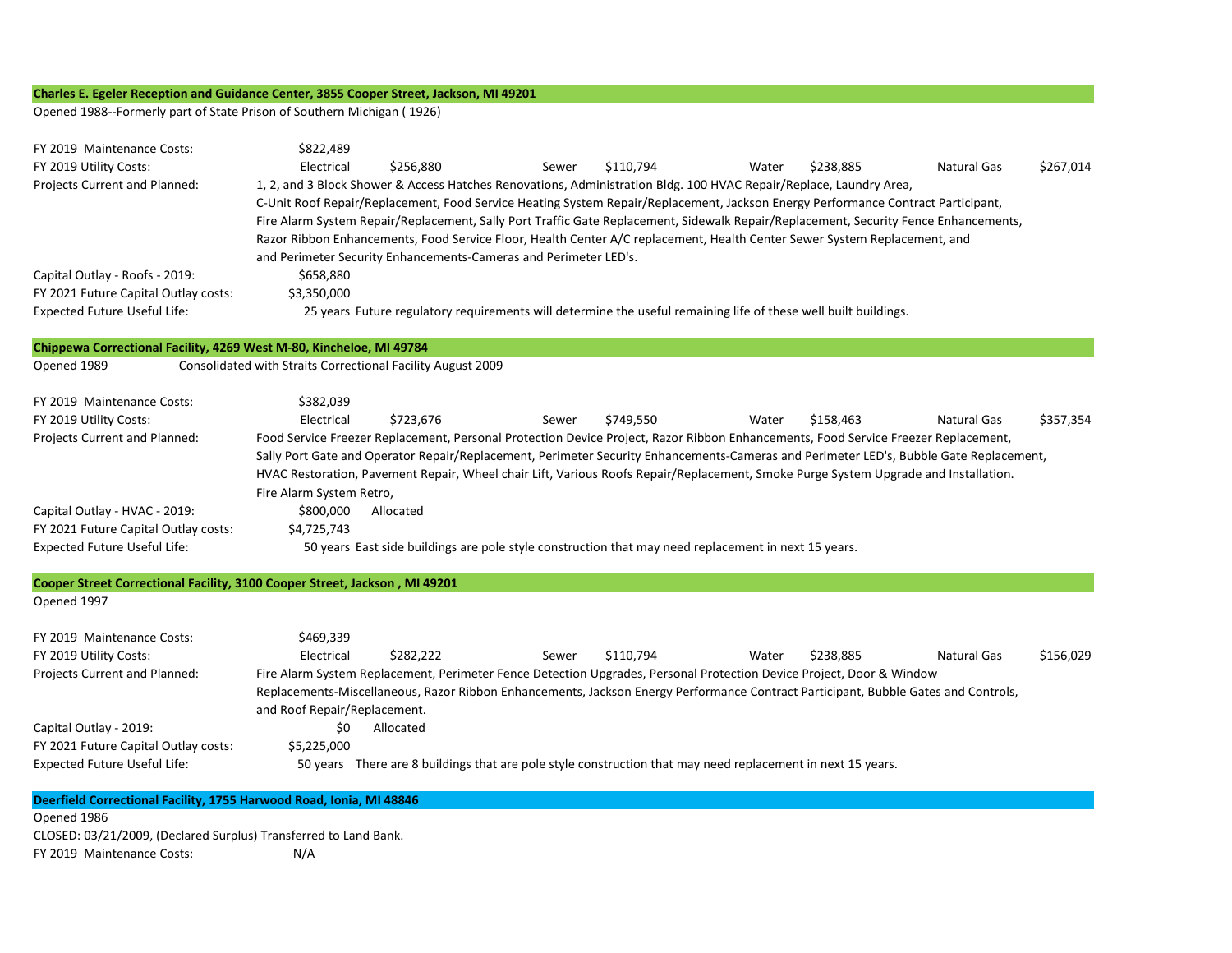| FY 2019 Utility Costs:                                                          | Electrical | N/A       | Sewer | N/A | Water | N/A | <b>Natural Gas</b> | N/A |
|---------------------------------------------------------------------------------|------------|-----------|-------|-----|-------|-----|--------------------|-----|
| Projects Current and Planned:                                                   | N/A        |           |       |     |       |     |                    |     |
| Capital Outlay - 2019:                                                          | ŚC         | Allocated |       |     |       |     |                    |     |
| FY 2021 Future Capital Outlay costs:                                            | N/A        |           |       |     |       |     |                    |     |
| Expected Future Useful Life:                                                    | N/A        |           |       |     |       |     |                    |     |
| Estimated Cost for Demolition: N/A (Property Transferred to Michigan Land Bank) |            |           |       |     |       |     |                    |     |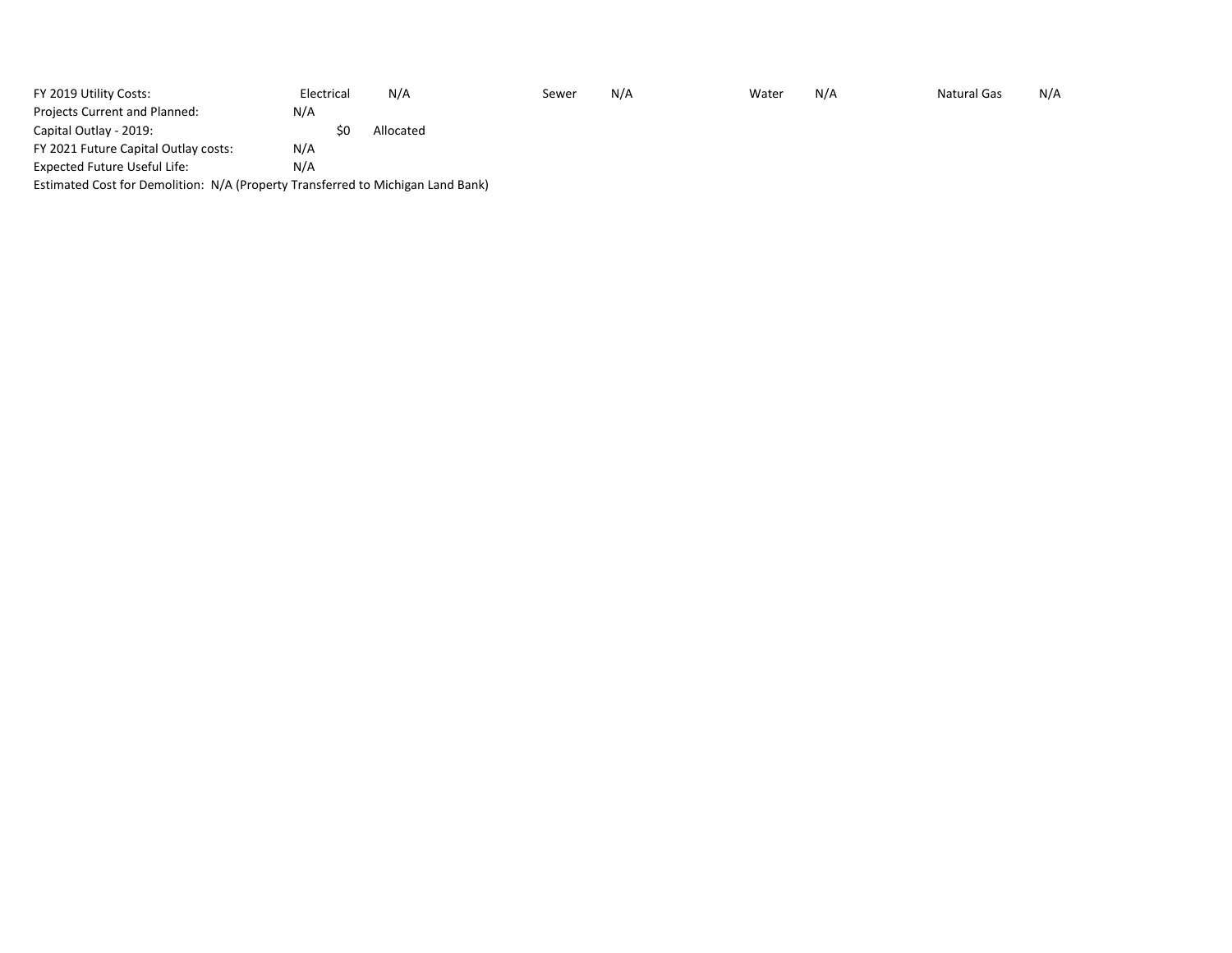## **Detroit Reentry Center, 17600 Ryan Road, Detroit, MI 48212**

Opened 1991 (Formerly Ryan Correctional Facility)

| FY 2019 Maintenance Costs:<br>FY 2019 Utility Costs: | \$648.145<br>Electrical | \$418,421 | Sewer | \$186,088 | Water                                                                                                                           | \$94.476 | Natural Gas | \$125,505 |
|------------------------------------------------------|-------------------------|-----------|-------|-----------|---------------------------------------------------------------------------------------------------------------------------------|----------|-------------|-----------|
| Projects Current and Planned:                        |                         |           |       |           | Perimeter Security Enhancements-Cameras and Perimeter LED's, Personal Protection Device Project, Wheel Chair Lifts Replacement, |          |             |           |
|                                                      |                         |           |       |           | Roof Restorations, Perimeter Fence B Security System Replacement, Razor Ribbon Enhancements, and Various ADA Improvements.      |          |             |           |
| Capital Outlay - 2019:                               | \$0                     | Allocated |       |           |                                                                                                                                 |          |             |           |
| FY 2021 Future Capital Outlay costs:                 | \$2,830,000             |           |       |           |                                                                                                                                 |          |             |           |
| <b>Expected Future Useful Life:</b>                  | 50 years                |           |       |           |                                                                                                                                 |          |             |           |
|                                                      |                         |           |       |           |                                                                                                                                 |          |             |           |

## **Detroit Detention Center, 7601 Mound Road, Detroit, MI 49212**

Opened 1994 (Formerly Mound Correctional Facility)

| FY 2019 Maintenance Costs:           | \$58,562    |           |                                                                                                                                 |          |       |          |             |          |
|--------------------------------------|-------------|-----------|---------------------------------------------------------------------------------------------------------------------------------|----------|-------|----------|-------------|----------|
| FY 2019 Utility Costs:               | Electrical  | \$102.659 | Sewer                                                                                                                           | \$45.732 | Water | \$25.019 | Natural Gas | \$36,529 |
| <b>Projects Current and Planned:</b> |             |           | Fire Alarm System Upgrade, Various ADA Improvements, Various HVAC and Boiler Repair/Replacement, and Various Roof Replacements. |          |       |          |             |          |
| Capital Outlay - 2019:               | Ś0          | Allocated |                                                                                                                                 |          |       |          |             |          |
| FY 2021 Future Capital Outlay costs: | \$1,993,000 |           |                                                                                                                                 |          |       |          |             |          |
| Expected Future Useful Life:         | 50 years    |           |                                                                                                                                 |          |       |          |             |          |

| Earnest C. Brooks Correctional Facility, 2500 S. Sheridan Road, Muskegon Heights, MI 49444 |             |           |                                                                                                                                 |           |       |           |             |           |  |
|--------------------------------------------------------------------------------------------|-------------|-----------|---------------------------------------------------------------------------------------------------------------------------------|-----------|-------|-----------|-------------|-----------|--|
| Opened 1989                                                                                |             |           |                                                                                                                                 |           |       |           |             |           |  |
| FY 2019 Maintenance Costs:                                                                 | \$268,750   |           |                                                                                                                                 |           |       |           |             |           |  |
| FY 2019 Utility Costs:                                                                     | Electrical  | \$347.844 | Sewer                                                                                                                           | \$386.045 | Water | \$137.536 | Natural Gas | \$165,445 |  |
| <b>Projects Current and Planned:</b>                                                       |             |           | A/C Repair/Replacement, HVAC & Digital Controls Upgrade-Various, Personal Protection Device Project, Razor Ribbon Enhancements, |           |       |           |             |           |  |
|                                                                                            |             |           | Propane Plant/Blender Replacement, Pole Building, ADA Egress Ranmps, and Various Roof Repair/Replacements.                      |           |       |           |             |           |  |
| Capital Outlay - 2019:                                                                     | \$0         | Allocated |                                                                                                                                 |           |       |           |             |           |  |
| FY 2021 Future Capital Outlay costs:                                                       | \$5,261,000 |           |                                                                                                                                 |           |       |           |             |           |  |
| <b>Expected Future Useful Life:</b>                                                        | 50 years    |           |                                                                                                                                 |           |       |           |             |           |  |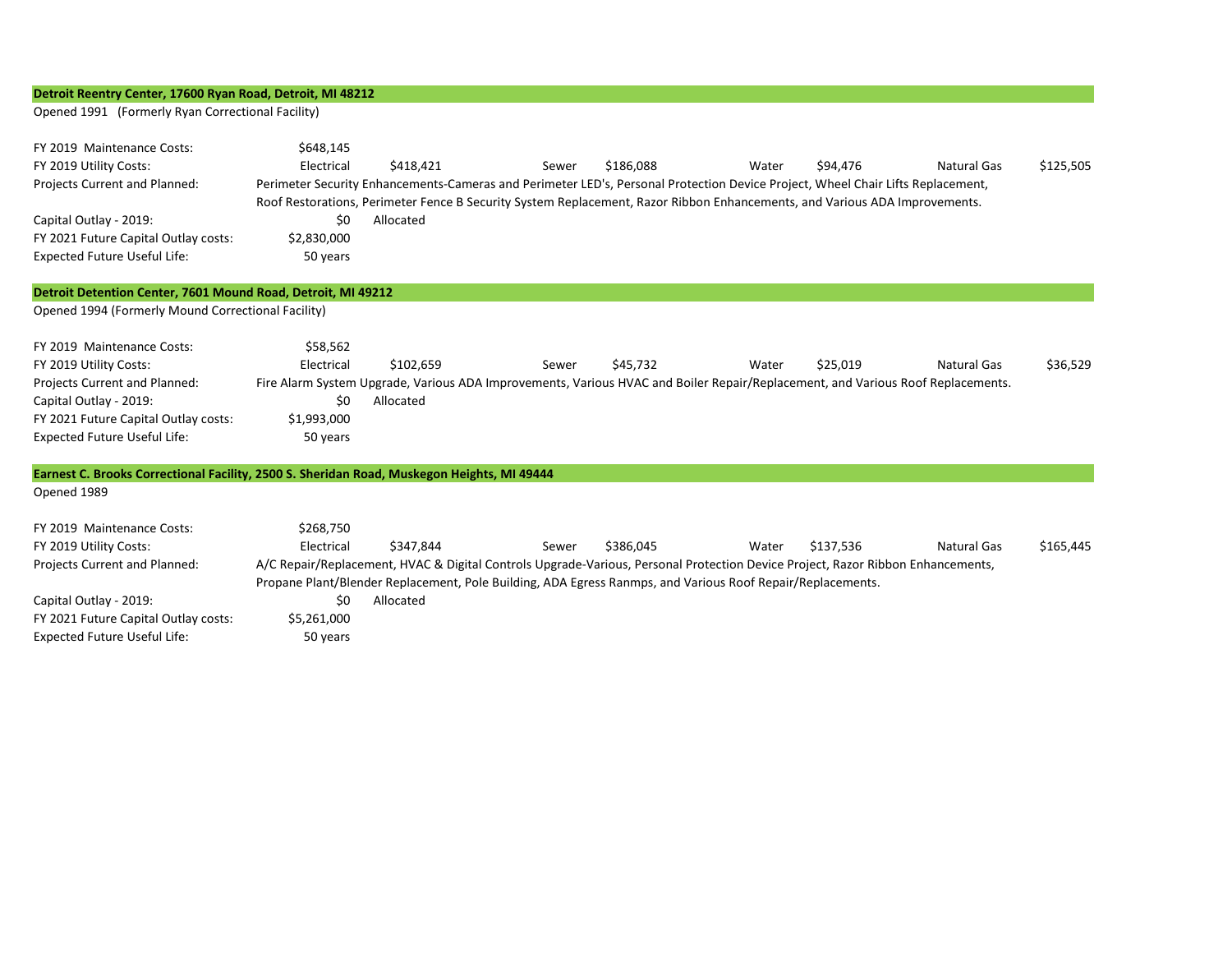### **G. Robert Cotton Correctional Facility, 3500 N. Elm Road, Jackson, MI 49201**

#### Opened 1985

| FY 2019 Maintenance Costs:<br>FY 2019 Utility Costs:<br>Projects Current and Planned: | \$555,757<br>Electrical | \$401,432<br>Education Building Roof System Replacement, Electronic Perimeter Detection Replacement, Wheel Chair Lifts-Replace 3,                                                                               | Sewer | \$110,794       | Water | \$238,885 | <b>Natural Gas</b> | \$211,917 |  |  |  |
|---------------------------------------------------------------------------------------|-------------------------|-----------------------------------------------------------------------------------------------------------------------------------------------------------------------------------------------------------------|-------|-----------------|-------|-----------|--------------------|-----------|--|--|--|
|                                                                                       |                         | Various Roof Restorations, Razor Ribbon Enhancements, Sub-Station Transformer Replacement, Personal Protection Device Project,<br>Fire Alarm System Upgrades, Various Drives, Parking Lot and Walks Renovation. |       |                 |       |           |                    |           |  |  |  |
| Capital Outlay - 2019:                                                                | \$0                     | Allocated                                                                                                                                                                                                       |       |                 |       |           |                    |           |  |  |  |
| FY 2021 Future Capital Outlay costs:                                                  | \$7,300,000             |                                                                                                                                                                                                                 |       |                 |       |           |                    |           |  |  |  |
| <b>Expected Future Useful Life:</b>                                                   |                         | 50 years There are 3 buildings that are pole style construction that may need replacement in next 15 years.                                                                                                     |       |                 |       |           |                    |           |  |  |  |
|                                                                                       |                         |                                                                                                                                                                                                                 |       |                 |       |           |                    |           |  |  |  |
| Gus Harrison Correctional Facility, 2727 E. Beecher Street, Adrian, MI 49221          |                         |                                                                                                                                                                                                                 |       |                 |       |           |                    |           |  |  |  |
| Opened 1991                                                                           |                         | Consolidated with Parr Highway Correctional Facility August 2009                                                                                                                                                |       |                 |       |           |                    |           |  |  |  |
|                                                                                       |                         |                                                                                                                                                                                                                 |       |                 |       |           |                    |           |  |  |  |
| FY 2019 Maintenance Costs:                                                            | \$633,313               |                                                                                                                                                                                                                 |       |                 |       |           |                    |           |  |  |  |
| FY 2019 Utility Costs:                                                                | Electrical              | \$668,188                                                                                                                                                                                                       | Sewer | \$510,039       | Water | \$554,230 | <b>Natural Gas</b> | \$253,991 |  |  |  |
| Projects Current and Planned:                                                         |                         | Food Service Freezer Replacement, HVAC Controls Replacement in Bldg. 100, Fire Alarm Systems Upgrade, Personal Protection Device Project,                                                                       |       |                 |       |           |                    |           |  |  |  |
|                                                                                       |                         | Wheel Chair Lifts Replace 2, Razor Ribbon Enhancements, ADA Egress Ramps, and Security Gate and Controls Repair/Replacement.                                                                                    |       |                 |       |           |                    |           |  |  |  |
| Capital Outlay - 2019:                                                                | \$0                     | Allocated                                                                                                                                                                                                       |       |                 |       |           |                    |           |  |  |  |
| FY 2021 Future Capital Outlay costs:                                                  | \$3,866,000             |                                                                                                                                                                                                                 |       |                 |       |           |                    |           |  |  |  |
| <b>Expected Future Useful Life:</b>                                                   |                         | 50 years There are 11 buildings that are pole style construction that may need replacement in next 15 years.                                                                                                    |       |                 |       |           |                    |           |  |  |  |
| Ionia Correctional Facility, 1576 W. Bluewater Hwy, Ionia, MI 48846                   |                         |                                                                                                                                                                                                                 |       |                 |       |           |                    |           |  |  |  |
| Opened 1987                                                                           |                         |                                                                                                                                                                                                                 |       |                 |       |           |                    |           |  |  |  |
| FY 2019 Maintenance Costs:                                                            | \$940,342               |                                                                                                                                                                                                                 |       |                 |       |           |                    |           |  |  |  |
| FY 2019 Utility Costs:                                                                | Electrical              | \$372.973                                                                                                                                                                                                       |       | Sewer See Water | Water | \$71,993  | <b>Natural Gas</b> | \$300,490 |  |  |  |
| Projects Current and Planned:                                                         |                         | Boiler Replacement, Concrete Replacement, Fire Alarm Replacement, Perimeter Fence B Security System Replacement,                                                                                                |       |                 |       |           |                    |           |  |  |  |
|                                                                                       |                         | Ionia Energy Performance Contract Participant, Perimeter Security Enhancements-Cameras and Perimeter LED's, SS Metal Roof Housing Unit 6 and 7,                                                                 |       |                 |       |           |                    |           |  |  |  |
|                                                                                       |                         | Razor Ribbon Enhancements, Replace Paved & Concrete Surfaces, Smoke Purge Installation, Lock Key and Lock Replacement Project, and                                                                              |       |                 |       |           |                    |           |  |  |  |
|                                                                                       |                         | Energy Conservation and Sustainability Project.                                                                                                                                                                 |       |                 |       |           |                    |           |  |  |  |

Capital Outlay - 2019: The Capital Outlay - 2019: FY 2021 Future Capital Outlay costs: \$3,440,000

Expected Future Useful Life: 50 years There is 1 building that is pole style construction that may need replacement in next 15 years.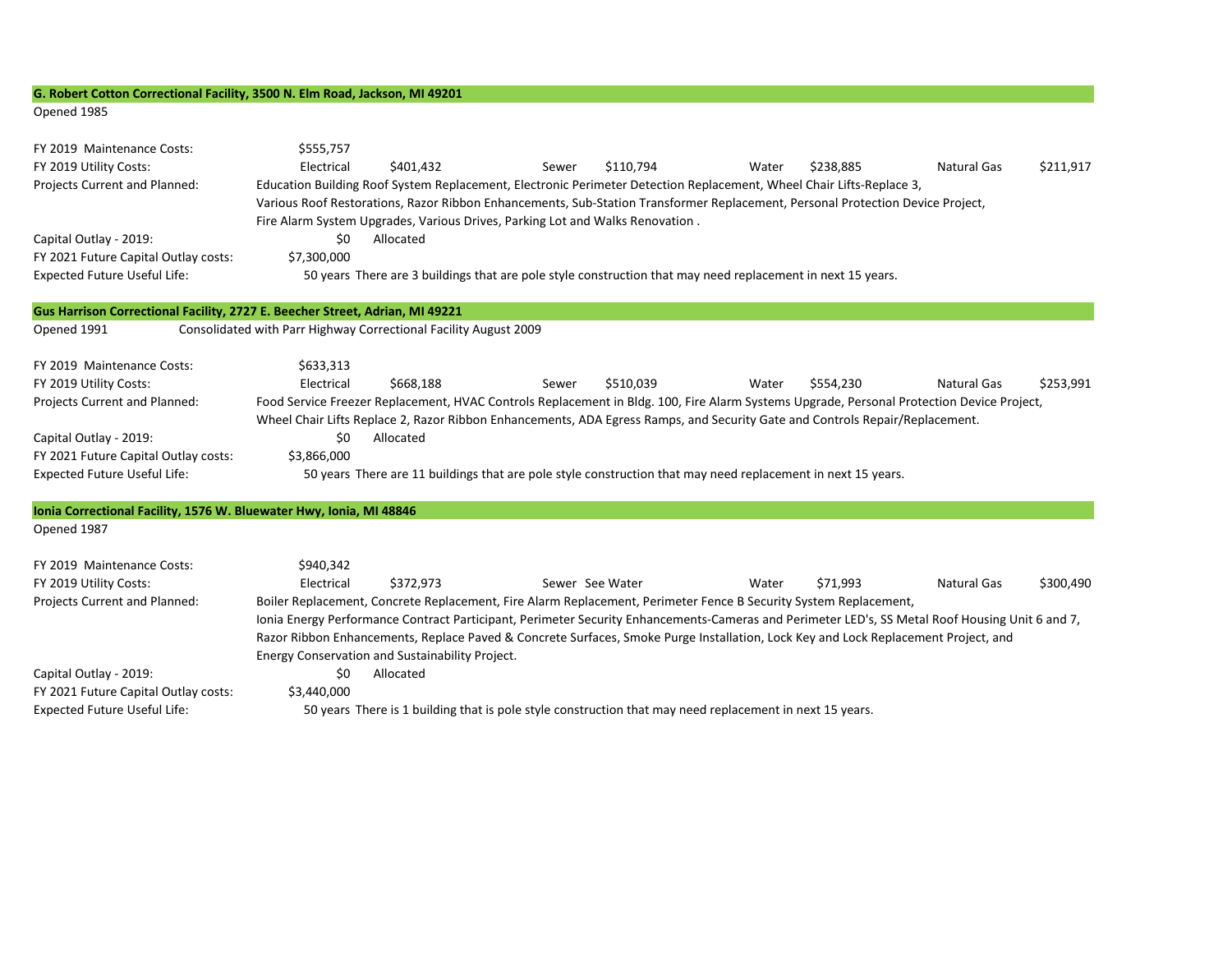## **Kinross Correctional Facility, 4533 West Industrial Park Dr., MI 49786**

Opened February 1989, Closed May 2009, Reopened October 2015

| FY 2019 Maintenance Costs:<br>FY 2019 Utility Costs:<br>Projects Current and Planned:<br>Capital Outlay - HVAC - 2019:<br>FY 2021 Future Capital Outlay costs:<br><b>Expected Future Useful Life:</b>                                                                                  | \$335,410<br>Electrical<br>\$800,000<br>\$6,912,312<br>15 years | \$261,309<br>Allocated                                                         | Sewer | \$372,820 | Water<br>Exterior Security Lighting, Security Gate and Controls Repair/Replacement, Paving Upgrades, and Mobile Welding Classroom.  | \$65,905 | <b>Natural Gas</b><br>HVAC and Boiler Upgrades/Replacement, Razor Ribbon Enhancements, Various Roof Repair/Replacements, Sewage Lift Station Replacement,                                                                                                                                         | \$128,942 |
|----------------------------------------------------------------------------------------------------------------------------------------------------------------------------------------------------------------------------------------------------------------------------------------|-----------------------------------------------------------------|--------------------------------------------------------------------------------|-------|-----------|-------------------------------------------------------------------------------------------------------------------------------------|----------|---------------------------------------------------------------------------------------------------------------------------------------------------------------------------------------------------------------------------------------------------------------------------------------------------|-----------|
| Lakeland Correctional Facility, 141 First Street, Coldwater, MI 49036                                                                                                                                                                                                                  |                                                                 |                                                                                |       |           |                                                                                                                                     |          |                                                                                                                                                                                                                                                                                                   |           |
| Opened 1985                                                                                                                                                                                                                                                                            |                                                                 | Converted from Coldwater Regional Center for Developmental Disabilities (1935) |       |           |                                                                                                                                     |          |                                                                                                                                                                                                                                                                                                   |           |
| FY 2019 Maintenance Costs:<br>FY 2019 Utility Costs:<br>Projects Current and Planned:                                                                                                                                                                                                  | \$550,171<br>Electrical<br>Water System Repair/Replacement      | \$346,200                                                                      | Sewer | \$329,905 | Water<br>Perimeter Security Enhancements-Cameras and Perimeter LED's, Power Plant Control Modernization, Razor Ribbon Enhancements, | Well     | <b>Natural Gas</b><br>Deaerator Tank Replacement, Demolition of Various Buildings, Food Service Freezer Replacement, Gun Range, Perimeter Road, Fence Detection,<br>HVAC System Upgrades, Fire Alarm Retro Commisioning, Various Roof Restorations, Water and Sewer Upgrades, Water, Sewer, Storm | \$384,041 |
| Capital Outlay - HVAC - 2019:                                                                                                                                                                                                                                                          | \$630,592                                                       | Allocated                                                                      |       |           |                                                                                                                                     |          |                                                                                                                                                                                                                                                                                                   |           |
| FY 2021 Future Capital Outlay costs:                                                                                                                                                                                                                                                   | \$19,675,116                                                    |                                                                                |       |           |                                                                                                                                     |          |                                                                                                                                                                                                                                                                                                   |           |
| <b>Expected Future Useful Life:</b>                                                                                                                                                                                                                                                    |                                                                 |                                                                                |       |           |                                                                                                                                     |          | 20 years Half these buildings are 84 years old. The other half are pole style construction that may need replacement in next 15 years.                                                                                                                                                            |           |
| Camp Branch, 19 Fourth Street, Coldwater, MI 48169                                                                                                                                                                                                                                     |                                                                 |                                                                                |       |           |                                                                                                                                     |          |                                                                                                                                                                                                                                                                                                   |           |
| Opened 1985                                                                                                                                                                                                                                                                            |                                                                 |                                                                                |       |           |                                                                                                                                     |          |                                                                                                                                                                                                                                                                                                   |           |
| CLOSED: 02/21/2009                                                                                                                                                                                                                                                                     |                                                                 |                                                                                |       |           |                                                                                                                                     |          |                                                                                                                                                                                                                                                                                                   |           |
| FY 2019 Maintenance Costs:<br>FY 2019 Utility Costs:<br>Projects Current and Planned:<br>Capital Outlay - 2019:<br>FY 2021 Future Capital Outlay costs:<br><b>Expected Future Useful Life:</b><br>Cost for Demolition: \$3,886,217.00, Substantial completion scheduled for early 2020 | N/A<br>Electrical<br>N/A<br>\$0<br>N/A<br>N/A                   | N/A<br>Allocated                                                               | Sewer | N/A       | Water                                                                                                                               | N/A      | <b>Natural Gas</b>                                                                                                                                                                                                                                                                                | N/A       |
|                                                                                                                                                                                                                                                                                        |                                                                 |                                                                                |       |           |                                                                                                                                     |          |                                                                                                                                                                                                                                                                                                   |           |

| Florence Crane Correctional Facility, 38 Fourth St. Coldwater, MI 49036 |            |     |       |     |       |     |             |     |
|-------------------------------------------------------------------------|------------|-----|-------|-----|-------|-----|-------------|-----|
| Opened 1985                                                             |            |     |       |     |       |     |             |     |
| CLOSED: 05/20/2011                                                      |            |     |       |     |       |     |             |     |
| FY 2019 Maintenance Costs:                                              | N/A        |     |       |     |       |     |             |     |
| FY 2019 Utility Costs:                                                  | Electrical | N/A | Sewer | N/A | Water | N/A | Natural Gas | N/A |
| Projects Current and Planned:                                           | N/A        |     |       |     |       |     |             |     |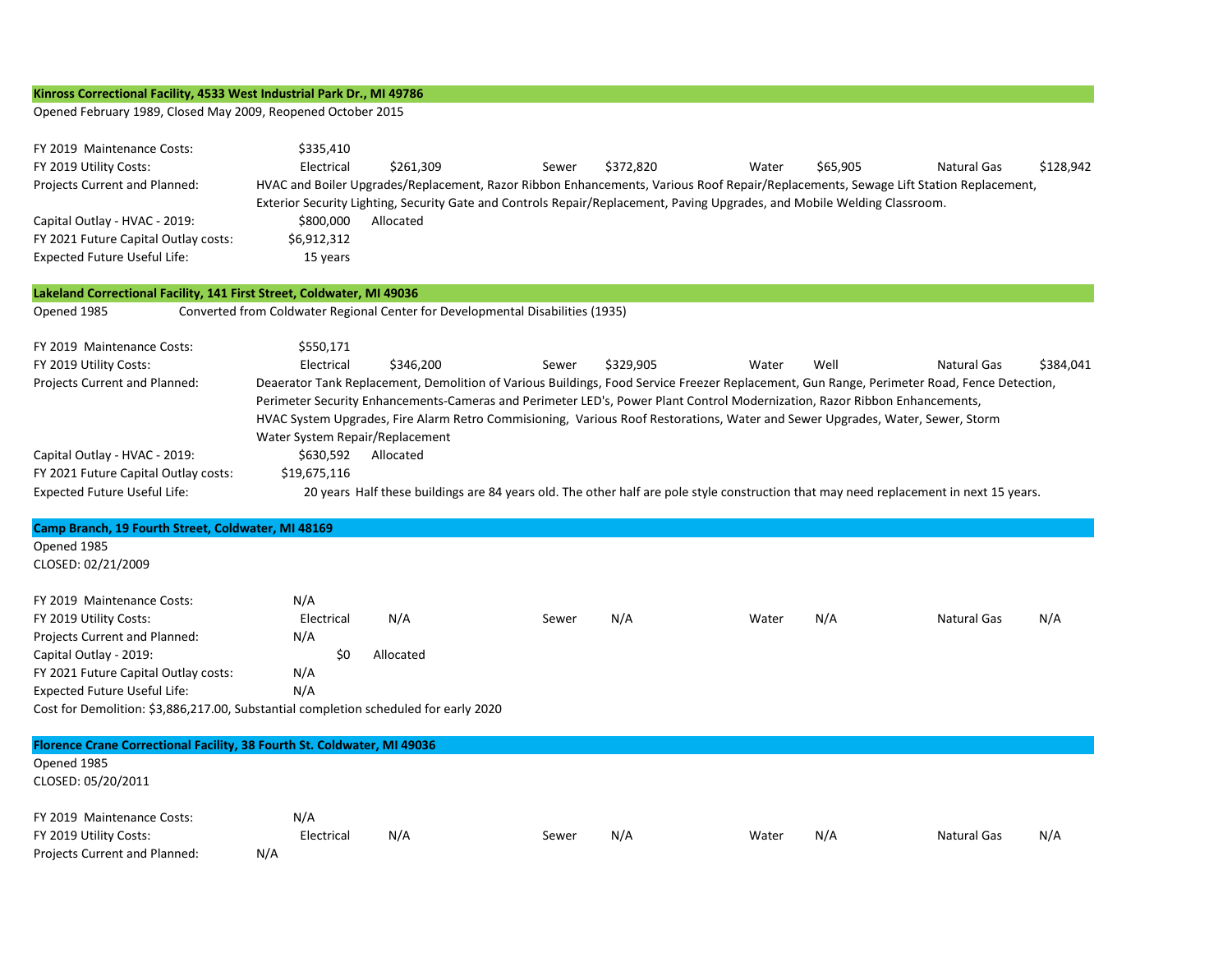| Capital Outlay - 2019:                |     | S0          | Allocated |
|---------------------------------------|-----|-------------|-----------|
| FY 2021 Future Capital Outlay costs:  | N/A |             |           |
| <b>Expected Future Useful Life:</b>   | N/A |             |           |
| <b>Estimated Cost for Demolition:</b> |     | \$5,000,000 |           |

# **Macomb Correctional Facility, 34625 26 Mile Road, New Haven, MI 48048**

Opened 1993

| FY 2019 Maintenance Costs:<br>FY 2019 Utility Costs:                                                                             | \$519.842<br>Electrical                                                                                               | \$342.776 | Sewer | \$436.218 | Water | \$205.080 | Natural Gas | \$164,489 |  |  |
|----------------------------------------------------------------------------------------------------------------------------------|-----------------------------------------------------------------------------------------------------------------------|-----------|-------|-----------|-------|-----------|-------------|-----------|--|--|
| <b>Projects Current and Planned:</b>                                                                                             | Pavement Repair/Replacement, Personal Protection Device Project, Razor Ribbon Enhancements, Security Systems Upgrade, |           |       |           |       |           |             |           |  |  |
| Security Gate Replacement, Wheelchair Lift Replacement, Various Boiler Repair/Replacements and Various Roof Repair/Replacements. |                                                                                                                       |           |       |           |       |           |             |           |  |  |
|                                                                                                                                  | Various Structural Modifications, Various Security Camera Upgrades, ADA Egress Ramps, Various Structural Upgrades.    |           |       |           |       |           |             |           |  |  |
| Capital Outlay - 2019:                                                                                                           | S0                                                                                                                    | Allocated |       |           |       |           |             |           |  |  |
| FY 2021 Future Capital Outlay costs:                                                                                             | \$6,643,000                                                                                                           |           |       |           |       |           |             |           |  |  |
| <b>Expected Future Useful Life:</b>                                                                                              | 50 years                                                                                                              |           |       |           |       |           |             |           |  |  |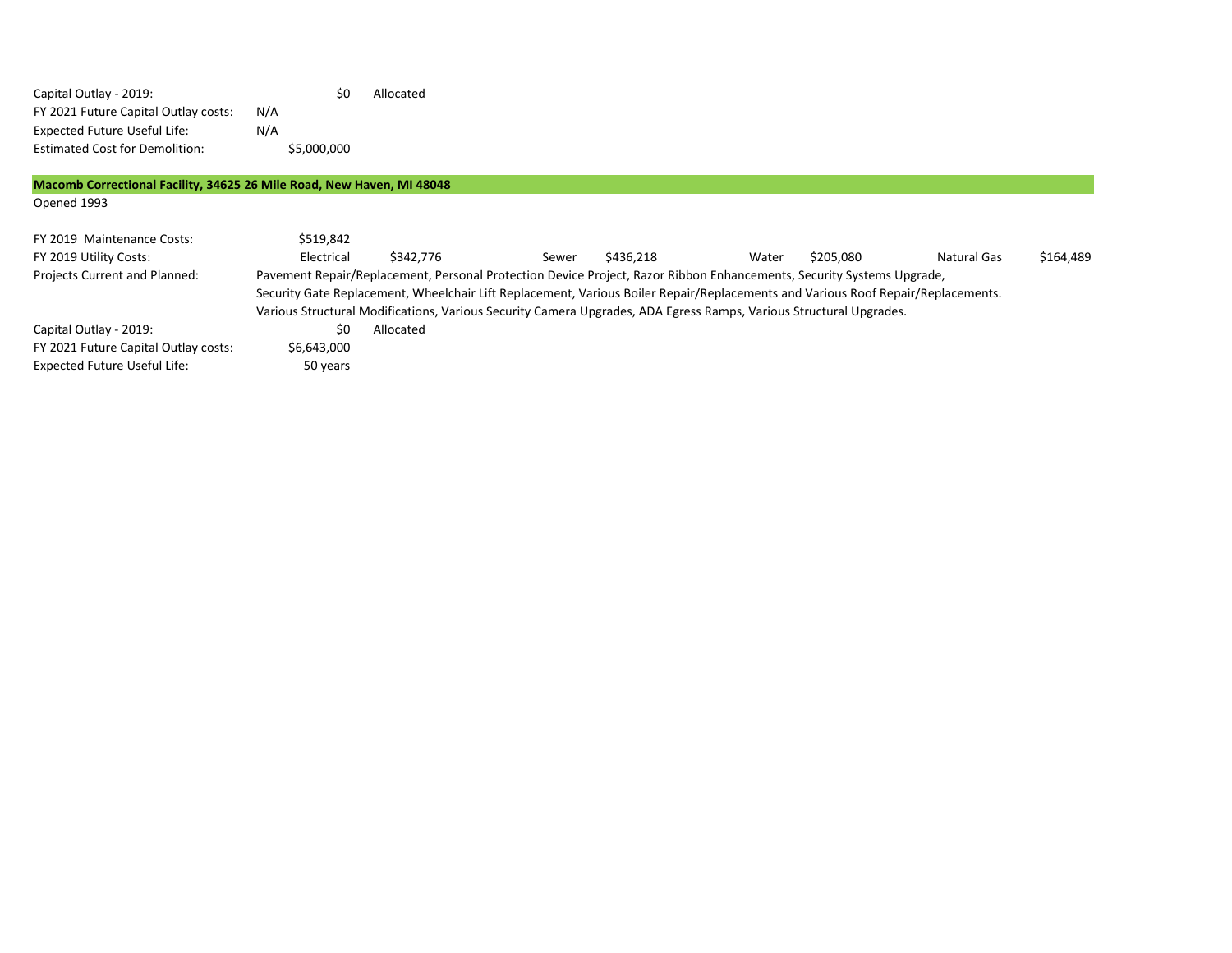# **Marquette Branch Prison, 1960 U.S. 41 South, Marquette, MI 49855**

Expected Future Useful Life: 50 years

#### Opened 1889

| FY 2019 Maintenance Costs:<br>FY 2019 Utility Costs:<br>Projects Current and Planned: | \$407,046<br>\$451,436<br>Electrical<br>\$491,366<br>\$600,175<br>\$389,038<br><b>Natural Gas</b><br>Water<br>Sewer<br>Boiler Replacement, Fire Alarm System Repair/Replacement, Perimeter Fence Replacement Razor Ribbon,<br>Power Plant Infrastructure Repairs, Primary Electrical Distribution and Generator Controls Study, Start Program Room,<br>Sub-Station Transformer Replacement, Water Sewer, Storm Water System Repair/Replacement and Warehouse Relocation. |  |  |  |  |  |  |  |  |
|---------------------------------------------------------------------------------------|--------------------------------------------------------------------------------------------------------------------------------------------------------------------------------------------------------------------------------------------------------------------------------------------------------------------------------------------------------------------------------------------------------------------------------------------------------------------------|--|--|--|--|--|--|--|--|
| Capital Outlay - Fire - 2019:                                                         | Allocated<br>\$8,846                                                                                                                                                                                                                                                                                                                                                                                                                                                     |  |  |  |  |  |  |  |  |
| FY 2021 Future Capital Outlay costs:                                                  | \$8,727,400                                                                                                                                                                                                                                                                                                                                                                                                                                                              |  |  |  |  |  |  |  |  |
| <b>Expected Future Useful Life:</b>                                                   | 20 years All buildings are in reasonably good shape and well maintained, regulatory requirements will determine future use.                                                                                                                                                                                                                                                                                                                                              |  |  |  |  |  |  |  |  |
| Michigan Reformatory, 1342 W. Main, Ionia, MI 48846                                   |                                                                                                                                                                                                                                                                                                                                                                                                                                                                          |  |  |  |  |  |  |  |  |
| Opened 1901 Closed 2003 Reopened 2007                                                 |                                                                                                                                                                                                                                                                                                                                                                                                                                                                          |  |  |  |  |  |  |  |  |
| FY 2019 Maintenance Costs:                                                            | \$1,218,636                                                                                                                                                                                                                                                                                                                                                                                                                                                              |  |  |  |  |  |  |  |  |
| FY 2019 Utility Costs:                                                                | \$218,830<br>\$300,490<br>Electrical<br>\$339,515<br>Sewer See Water<br>Water<br>Natural Gas                                                                                                                                                                                                                                                                                                                                                                             |  |  |  |  |  |  |  |  |
| Projects Current and Planned:                                                         | Perimeter Security Enhancements-Cameras and Perimeter LED's, Ionia Energy Performance Contract Participant, Various Roof Restorations,                                                                                                                                                                                                                                                                                                                                   |  |  |  |  |  |  |  |  |
|                                                                                       | Fire Alarm System Replacement, Razor Ribbon Enhancements, Personal Protection Device Project, Generator and Primary Electrical Service                                                                                                                                                                                                                                                                                                                                   |  |  |  |  |  |  |  |  |
|                                                                                       | Upgrades, Security Gates Repair/Replacement, Steam System Repairs/Replacement.                                                                                                                                                                                                                                                                                                                                                                                           |  |  |  |  |  |  |  |  |
| Capital Outlay - HVAC - 2019:                                                         | \$350,000<br>Allocated                                                                                                                                                                                                                                                                                                                                                                                                                                                   |  |  |  |  |  |  |  |  |
| FY 2021 Future Capital Outlay costs:                                                  | \$5,840,000                                                                                                                                                                                                                                                                                                                                                                                                                                                              |  |  |  |  |  |  |  |  |
| <b>Expected Future Useful Life:</b>                                                   | 20 years Very tight site conditions, regulatory requirements will determine future use.                                                                                                                                                                                                                                                                                                                                                                                  |  |  |  |  |  |  |  |  |
|                                                                                       | Muskegon Correctional Facility, 2400 S. Sheridan Drive, Muskegon, MI 49442                                                                                                                                                                                                                                                                                                                                                                                               |  |  |  |  |  |  |  |  |
| Opened 1974                                                                           |                                                                                                                                                                                                                                                                                                                                                                                                                                                                          |  |  |  |  |  |  |  |  |
| FY 2019 Maintenance Costs:                                                            | \$266,847                                                                                                                                                                                                                                                                                                                                                                                                                                                                |  |  |  |  |  |  |  |  |
| FY 2019 Utility Costs:                                                                | \$137,129<br>\$216,421<br>Electrical<br>\$340,128<br>\$384,878<br>Water<br><b>Natural Gas</b><br>Sewer                                                                                                                                                                                                                                                                                                                                                                   |  |  |  |  |  |  |  |  |
| Projects Current and Planned:                                                         | Boiler Assessment Repair/Replacement, Controls Upgrade, Perimeter Security Enhancements-Cameras and Perimeter LED's, Personal                                                                                                                                                                                                                                                                                                                                            |  |  |  |  |  |  |  |  |
|                                                                                       | Protection Device Project, Chiller Replacement, Welding Classroom/Additional Booth,                                                                                                                                                                                                                                                                                                                                                                                      |  |  |  |  |  |  |  |  |
|                                                                                       | Razor Ribbon Enhancements, Security Gate and Controls Repair/Replace, and Tree Removal.                                                                                                                                                                                                                                                                                                                                                                                  |  |  |  |  |  |  |  |  |
| Capital Outlay - Roofs - 2019:                                                        | Allocated<br>\$675,673                                                                                                                                                                                                                                                                                                                                                                                                                                                   |  |  |  |  |  |  |  |  |
| Capital Outlay - HVAC - 2019:                                                         | \$200,000<br>Allocated                                                                                                                                                                                                                                                                                                                                                                                                                                                   |  |  |  |  |  |  |  |  |
| FY 2021 Future Capital Outlay costs:                                                  | \$3,955,000                                                                                                                                                                                                                                                                                                                                                                                                                                                              |  |  |  |  |  |  |  |  |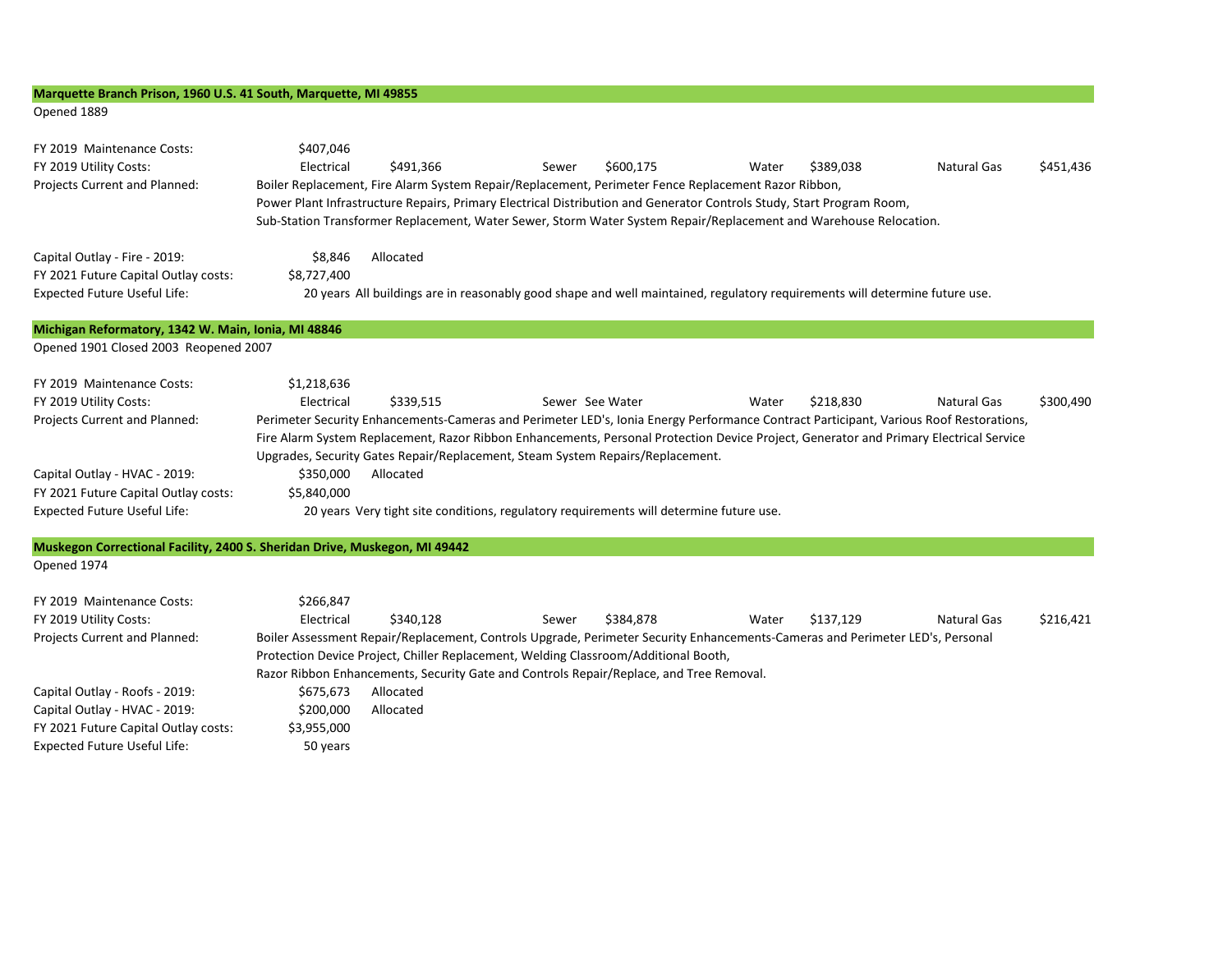## **Newberry Correctional Facility, 13747 E. County Road 428, Newberry, MI 49868**

Opened 1996 Converted from former Newberry Regional Mental Health Center opened in 1893

| FY 2019 Maintenance Costs:<br>FY 2019 Utility Costs:<br>Projects Current and Planned:<br>Capital Outlay - 2019:<br>FY 2021 Future Capital Outlay costs:<br><b>Expected Future Useful Life:</b>                                                                    | \$414,543<br>Electrical<br>\$0<br>\$17,070,000                                                     | \$216,465<br>Emergency Circuit Expansion, Perimeter Security Enhancements-Cameras and Perimeter LED's, Personal Protection Device Project,<br>Razor Ribbon Enhancements, Power Plant Stack Removal and Various Roof Replacements, Upgrade Perimeter Security<br>Water Well Repair/Replacement, Fire Alarm Retro Commisioning, and Window Security Bars.<br>Allocated<br>20 years These buildings are in reasonable shape but ill conformed for a prison. | Sewer          | \$494,651          | Water          | Well        | <b>Natural Gas</b><br>Head End Equipment, Various Buildings-Demolition, Warehouse Freezer Repair/Replacement, Water and Sewage Repair/Replacement,     | \$274,717        |
|-------------------------------------------------------------------------------------------------------------------------------------------------------------------------------------------------------------------------------------------------------------------|----------------------------------------------------------------------------------------------------|----------------------------------------------------------------------------------------------------------------------------------------------------------------------------------------------------------------------------------------------------------------------------------------------------------------------------------------------------------------------------------------------------------------------------------------------------------|----------------|--------------------|----------------|-------------|--------------------------------------------------------------------------------------------------------------------------------------------------------|------------------|
| Oaks Correctional Facility, 1500 Caberfae Hwy., Manistee, MI 49660                                                                                                                                                                                                |                                                                                                    |                                                                                                                                                                                                                                                                                                                                                                                                                                                          |                |                    |                |             |                                                                                                                                                        |                  |
| Opened 1992                                                                                                                                                                                                                                                       |                                                                                                    |                                                                                                                                                                                                                                                                                                                                                                                                                                                          |                |                    |                |             |                                                                                                                                                        |                  |
| FY 2019 Maintenance Costs:<br>FY 2019 Utility Costs:<br>Projects Current and Planned:<br>Capital Outlay - 2019:<br>FY 2021 Future Capital Outlay costs:<br><b>Expected Future Useful Life:</b>                                                                    | \$381,833<br>Electrical<br>Pump House Controls Repair/Replace<br>\$0<br>\$3,736,837<br>50 years    | \$479,030<br>Allocated                                                                                                                                                                                                                                                                                                                                                                                                                                   | Sewer          | \$710,548          | Water          | \$259,225   | <b>Natural Gas</b><br>Razor Ribbon Enhancements, Stun Fence and Perimeter Security Upgrades, Personal Protection Device Project, and Wheel Chair Lift. | \$169,575        |
|                                                                                                                                                                                                                                                                   |                                                                                                    |                                                                                                                                                                                                                                                                                                                                                                                                                                                          |                |                    |                |             |                                                                                                                                                        |                  |
| Ojibway Correctional Facility, N. 5705 Ojibway Road, Marenisco, MI 49947<br>Opened 1971 as Camp Ojibway Converted to Level II Facility Opened July 2000<br>CLOSED: 12/01/2018 (Declared Surplus)                                                                  |                                                                                                    |                                                                                                                                                                                                                                                                                                                                                                                                                                                          |                |                    |                |             |                                                                                                                                                        |                  |
| FY 2019 Maintenance Costs:<br>FY 2018 Utility Costs:<br>FY 2019 Utility Costs:<br>Projects Current and Planned:<br>Capital Outlay - 2019:<br>FY 2021 Future Capital Outlay costs:<br><b>Expected Future Useful Life:</b><br><b>Estimated Cost for Demolition:</b> | \$7,894<br>Electrical<br>Electrical<br>Sewage Ponds Demolition<br>\$0<br>N/A<br>N/A<br>\$4,500,000 | \$224,539<br>N/A<br>Allocated                                                                                                                                                                                                                                                                                                                                                                                                                            | Sewer<br>Sewer | <b>WWTP</b><br>N/A | Water<br>Water | Well<br>N/A | Natural Gas<br><b>Natural Gas</b>                                                                                                                      | \$119,921<br>N/A |
| Camp Ottawa, 216 Genderon Road, Iron River, MI 49935                                                                                                                                                                                                              |                                                                                                    |                                                                                                                                                                                                                                                                                                                                                                                                                                                          |                |                    |                |             |                                                                                                                                                        |                  |
| Opened 1990<br>CLOSED: 07/13/2009 (Declared Surplus)                                                                                                                                                                                                              |                                                                                                    |                                                                                                                                                                                                                                                                                                                                                                                                                                                          |                |                    |                |             |                                                                                                                                                        |                  |
| FY 2019 Maintenance Costs:                                                                                                                                                                                                                                        | N/A                                                                                                |                                                                                                                                                                                                                                                                                                                                                                                                                                                          |                |                    |                |             |                                                                                                                                                        |                  |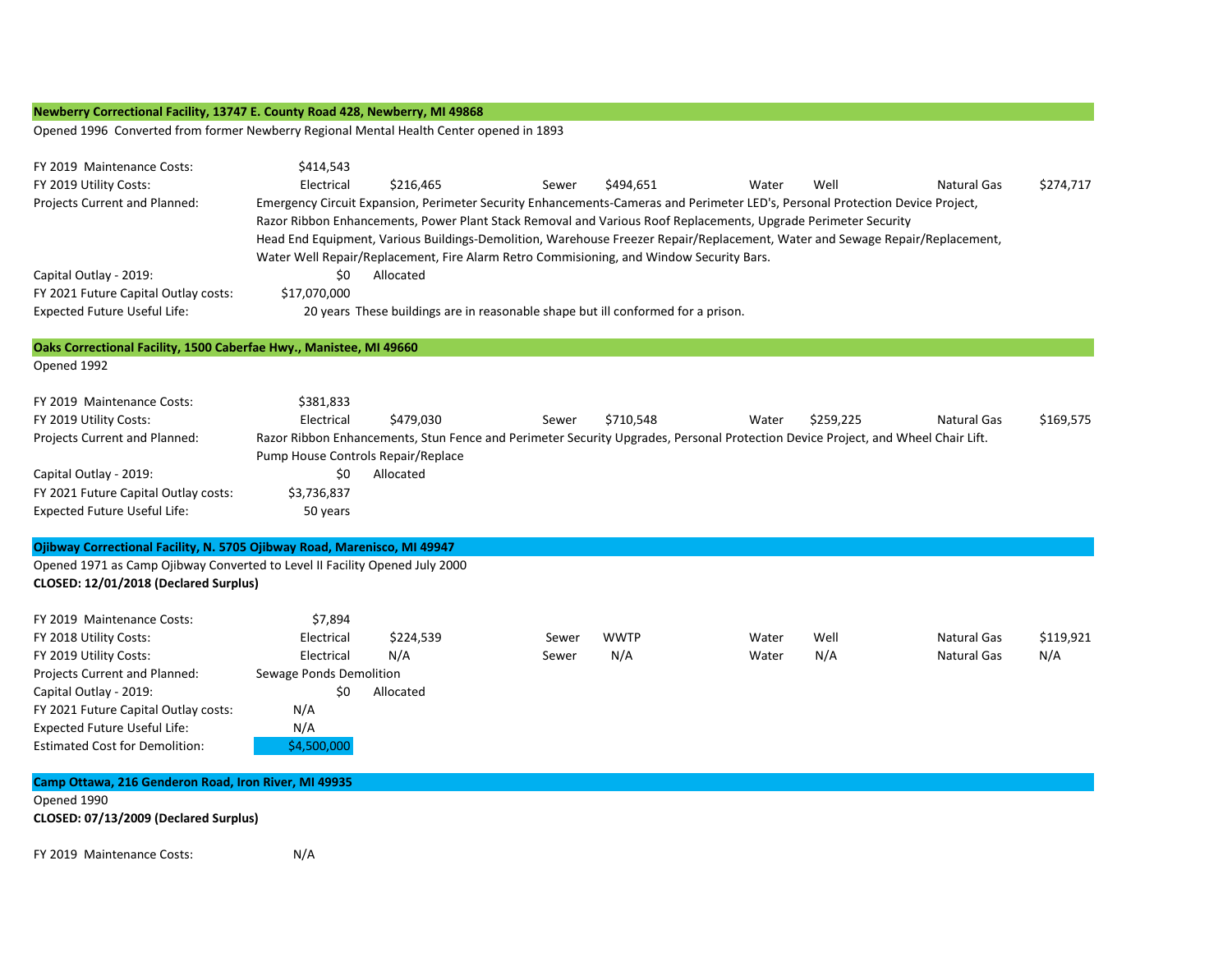| FY 2019 Utility Costs:                | Electrical  | N/A       | Sewer | N/A | Water | N/A | <b>Natural Gas</b> | N/A |
|---------------------------------------|-------------|-----------|-------|-----|-------|-----|--------------------|-----|
| Projects Current and Planned:         | N/A         |           |       |     |       |     |                    |     |
| Capital Outlay - 2019:                | ŚС          | Allocated |       |     |       |     |                    |     |
| FY 2021 Future Capital Outlay costs:  | N/A         |           |       |     |       |     |                    |     |
| Expected Future Useful Life:          | N/A         |           |       |     |       |     |                    |     |
| <b>Estimated Cost for Demolition:</b> | \$2,000,000 |           |       |     |       |     |                    |     |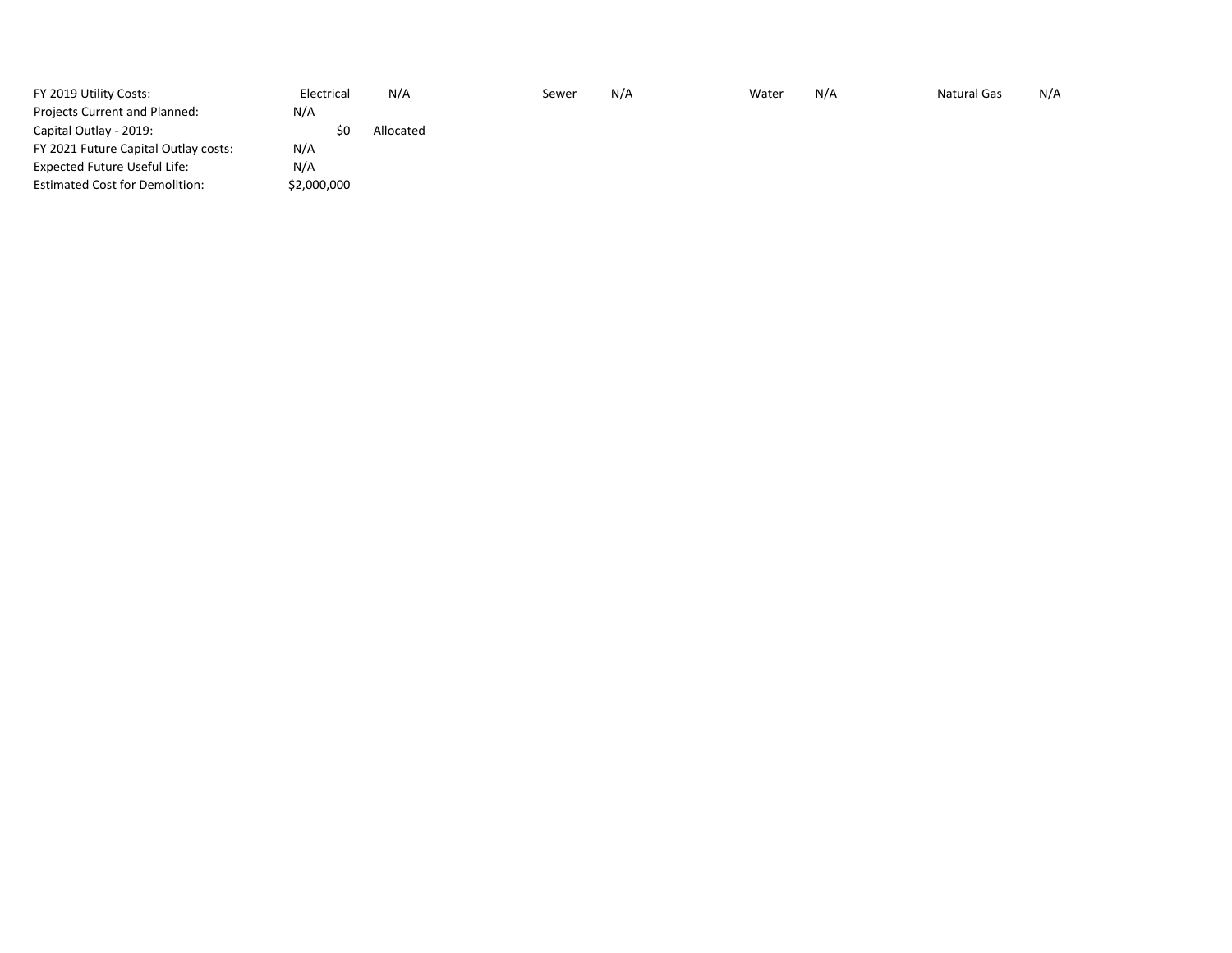| Parnall Correctional Facility, 1780 E. Parnall, Jackson, MI 49201                                                                     |                                                             |                                                                                |                 |           |                                                                                                                                |           |                                                                                                                                           |           |
|---------------------------------------------------------------------------------------------------------------------------------------|-------------------------------------------------------------|--------------------------------------------------------------------------------|-----------------|-----------|--------------------------------------------------------------------------------------------------------------------------------|-----------|-------------------------------------------------------------------------------------------------------------------------------------------|-----------|
| Opened 1926                                                                                                                           | Separated from Southern Michigan Correctional Facility 1983 |                                                                                |                 |           |                                                                                                                                |           |                                                                                                                                           |           |
| FY 2019 Maintenance Costs:                                                                                                            | \$641,998                                                   |                                                                                |                 |           |                                                                                                                                |           |                                                                                                                                           |           |
| FY 2019 Utility Costs:                                                                                                                | Electrical                                                  | \$256,880                                                                      | Sewer           | \$110,794 | Water                                                                                                                          | \$238,885 | <b>Natural Gas</b>                                                                                                                        | \$264,014 |
| Projects Current and Planned:                                                                                                         |                                                             |                                                                                |                 |           |                                                                                                                                |           | Administration Building #57 Roof Restoration, Drywall Repair from Roof Leak Damage in Units A & B, Fire Alarm System Repair/Replacement,  |           |
|                                                                                                                                       |                                                             |                                                                                |                 |           |                                                                                                                                |           | Laundry Project, Misc. Pavement Repairs, Perimeter Security Enhancements-Cameras and Perimeter LED's, Personal Protection Device Project, |           |
|                                                                                                                                       |                                                             | Razor Ribbon Enhancements, and Roof Restorations on Buildings 81, 31 & Bridge. |                 |           |                                                                                                                                |           |                                                                                                                                           |           |
| Capital Outlay - 2019:                                                                                                                | \$0                                                         | Allocated                                                                      |                 |           |                                                                                                                                |           |                                                                                                                                           |           |
| FY 2021 Future Capital Outlay costs:                                                                                                  | \$1,400,000                                                 |                                                                                |                 |           |                                                                                                                                |           |                                                                                                                                           |           |
| <b>Expected Future Useful Life:</b>                                                                                                   |                                                             |                                                                                |                 |           | 25 years Future regulatory requirements will determine the useful remaining life of these well built buildings.                |           |                                                                                                                                           |           |
| Pugsley Correctional Facility, 7401 E. Walton Road, Kingsley, MI 49649                                                                |                                                             |                                                                                |                 |           |                                                                                                                                |           |                                                                                                                                           |           |
| Opened 1956 as Camp Pugsley converted to Level II facility opened January 2001, Facility Close October 2016                           |                                                             |                                                                                |                 |           |                                                                                                                                |           |                                                                                                                                           |           |
| CLOSED: 09/24/2016, (Declared Surplus) Transferred to Land Bank. leased to a private company. Plans to sell this property ae pending. |                                                             |                                                                                |                 |           |                                                                                                                                |           |                                                                                                                                           |           |
| FY 2019 Maintenance Costs:                                                                                                            | N/A                                                         |                                                                                |                 |           |                                                                                                                                |           |                                                                                                                                           |           |
| FY 2019 Utility Costs:                                                                                                                | Electrical                                                  | N/A                                                                            | Sewer           | N/A       | Water                                                                                                                          | N/A       | <b>Natural Gas</b>                                                                                                                        | N/A       |
| Projects Current and Planned:                                                                                                         | N/A                                                         |                                                                                |                 |           |                                                                                                                                |           |                                                                                                                                           |           |
| Capital Outlay - 2019:                                                                                                                | \$0                                                         | Allocated                                                                      |                 |           |                                                                                                                                |           |                                                                                                                                           |           |
| FY 2021 Future Capital Outlay costs:                                                                                                  | N/A                                                         |                                                                                |                 |           |                                                                                                                                |           |                                                                                                                                           |           |
| Expected Future Useful Life:                                                                                                          | N/A                                                         |                                                                                |                 |           |                                                                                                                                |           |                                                                                                                                           |           |
| Estimated Cost for Demolition: N/A (Property Transferred to Michigan Land Bank)                                                       |                                                             |                                                                                |                 |           |                                                                                                                                |           |                                                                                                                                           |           |
| Richard A. Handlon Correctional Facility, 1728 Bluewater Highway, Ionia, MI 48846                                                     |                                                             |                                                                                |                 |           |                                                                                                                                |           |                                                                                                                                           |           |
| Opened 1958                                                                                                                           |                                                             |                                                                                |                 |           |                                                                                                                                |           |                                                                                                                                           |           |
| FY 2019 Maintenance Costs:                                                                                                            | \$1,486,219                                                 |                                                                                |                 |           |                                                                                                                                |           |                                                                                                                                           |           |
| FY 2019 Utility Costs:                                                                                                                | Electrical                                                  | \$303,555                                                                      | Sewer See Water |           | Water                                                                                                                          | \$142,965 | <b>Natural Gas</b>                                                                                                                        | \$300,490 |
| Projects Current and Planned:                                                                                                         |                                                             |                                                                                |                 |           | Food Service Roof Restoration, Natural Gas Utility Restoration, Personal Protection Device Project, Razor Ribbon Enhancements, |           |                                                                                                                                           |           |
|                                                                                                                                       |                                                             |                                                                                |                 |           | Steam Kettle Replacement Design, Various Roof Replacements, Fire Alarm Retro Commissioning, Vocational Village School House.   |           |                                                                                                                                           |           |
|                                                                                                                                       |                                                             | and Various Security and Camera System Upgrades.                               |                 |           |                                                                                                                                |           |                                                                                                                                           |           |
| Capital Outlay - HVAC - 2019:                                                                                                         | \$997,850                                                   | Allocated                                                                      |                 |           |                                                                                                                                |           |                                                                                                                                           |           |
| FY 2021 Future Capital Outlay costs:                                                                                                  | \$14,300,000                                                |                                                                                |                 |           |                                                                                                                                |           |                                                                                                                                           |           |
| Expected Future Useful Life:                                                                                                          | 50 years                                                    |                                                                                |                 |           |                                                                                                                                |           |                                                                                                                                           |           |
| Riverside Correctional Facility, 777 Riverside Drive, Ionia, MI 48846                                                                 |                                                             |                                                                                |                 |           |                                                                                                                                |           |                                                                                                                                           |           |
| Opened 1985                                                                                                                           |                                                             |                                                                                |                 |           |                                                                                                                                |           |                                                                                                                                           |           |
| CLOSED: 05/20/2011                                                                                                                    |                                                             |                                                                                |                 |           |                                                                                                                                |           |                                                                                                                                           |           |
| FY 2019 Maintenance Costs:                                                                                                            | N/A                                                         |                                                                                |                 |           |                                                                                                                                |           |                                                                                                                                           |           |
| FY 2019 Utility Costs:                                                                                                                | Electrical                                                  | N/A                                                                            | Sewer           | N/A       | Water                                                                                                                          | N/A       | <b>Natural Gas</b>                                                                                                                        | N/A       |
| Projects Current and Planned:                                                                                                         | N/A                                                         |                                                                                |                 |           |                                                                                                                                |           |                                                                                                                                           |           |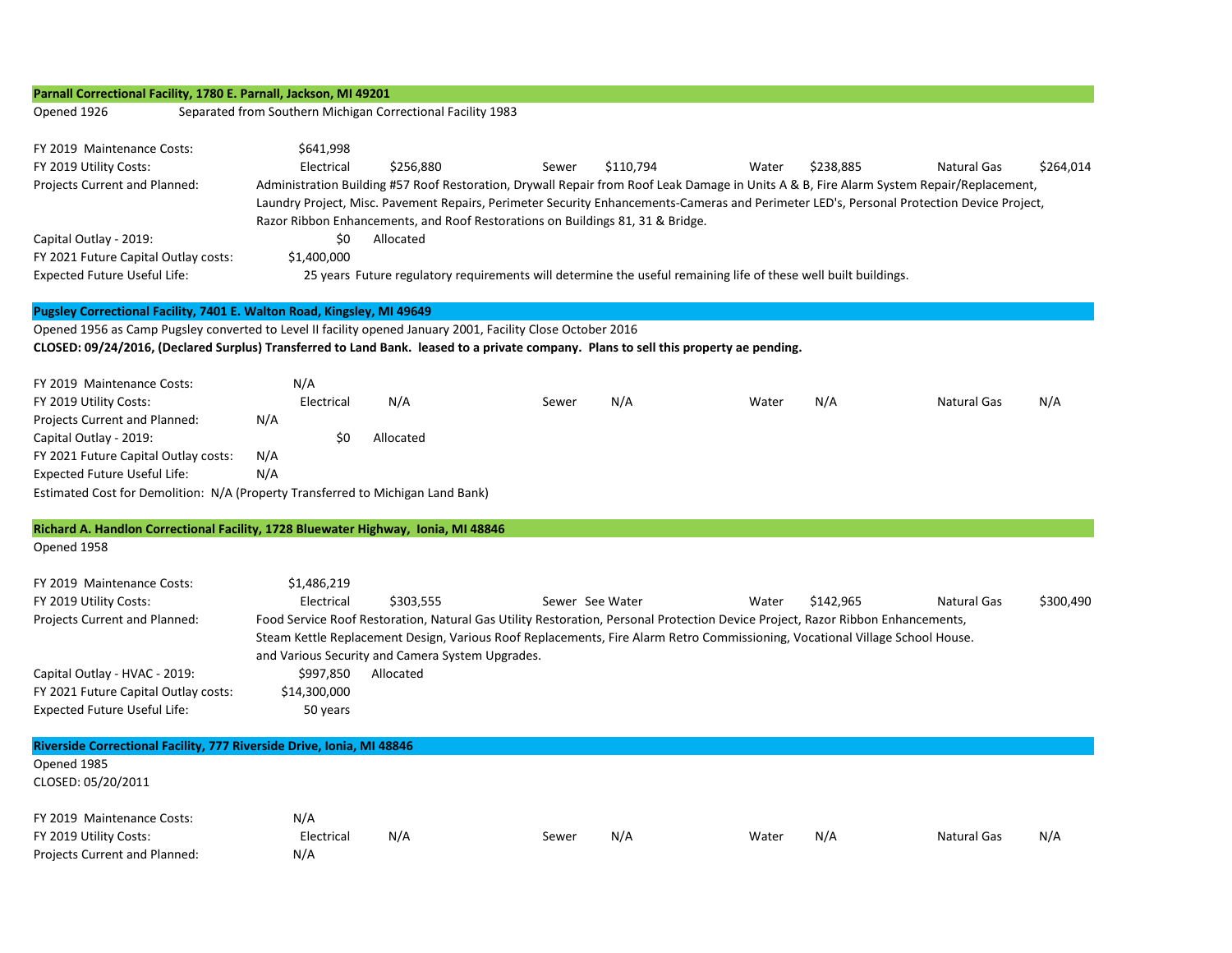| Allocated |
|-----------|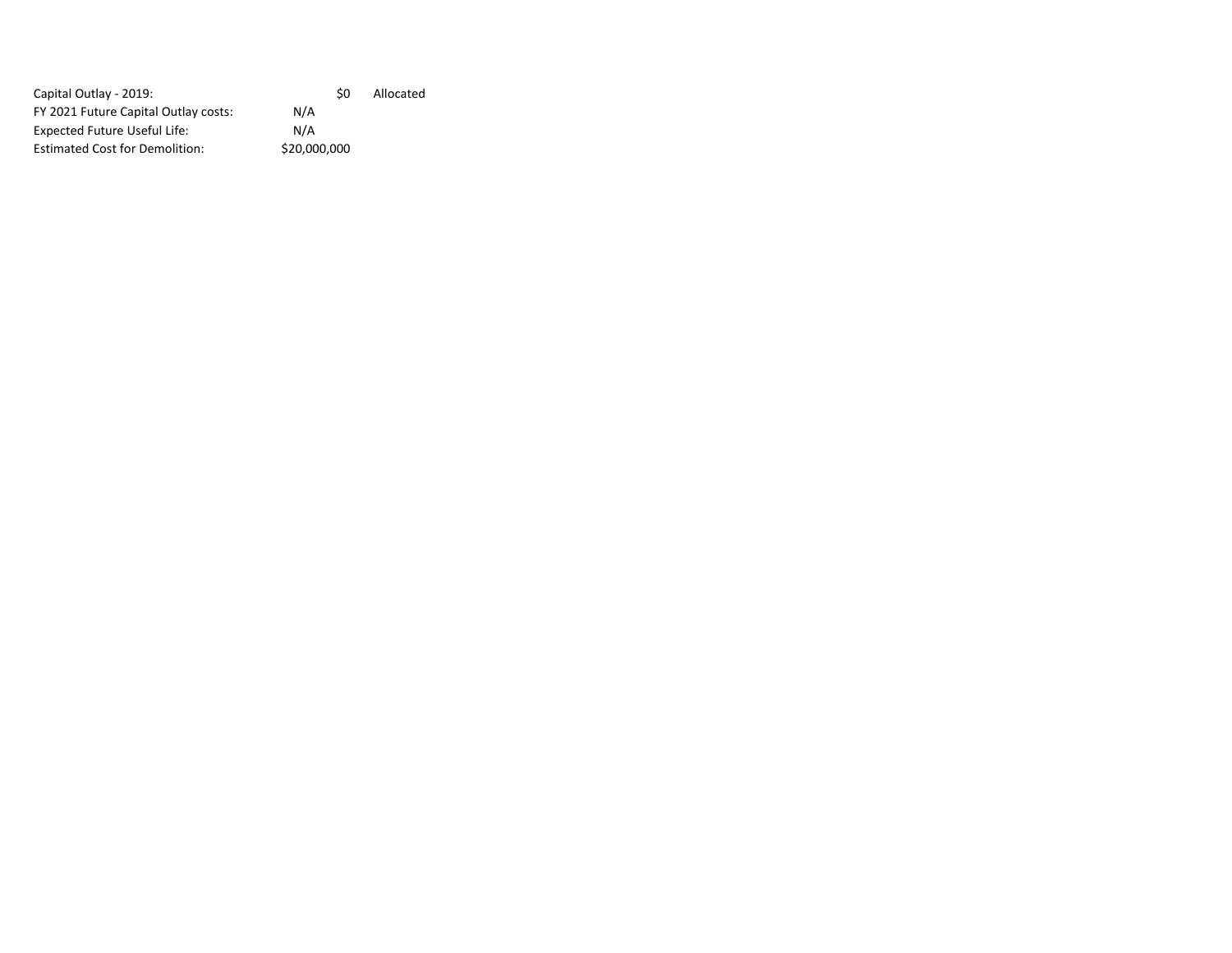| Saginaw Correctional Facility, 9625 Pierce Road, Freeland, MI 48623                                          |                                                                                                                                                                                                                                                                                                                                                                                                                                                                                                            |
|--------------------------------------------------------------------------------------------------------------|------------------------------------------------------------------------------------------------------------------------------------------------------------------------------------------------------------------------------------------------------------------------------------------------------------------------------------------------------------------------------------------------------------------------------------------------------------------------------------------------------------|
| Opened 1993                                                                                                  |                                                                                                                                                                                                                                                                                                                                                                                                                                                                                                            |
| FY 2019 Maintenance Costs:<br>FY 2019 Utility Costs:<br>Projects Current and Planned:                        | \$325,260 Includes Standish FY 19 Maintenance Costs<br>Electrical<br>\$488.185<br>\$28,458<br>\$287,420<br><b>Natural Gas</b><br>\$188.264<br>Sewer<br>Water<br>Electronic Security System Upgrades, Masonry Repairs, Perimeter Security Enhancements-Cameras and Perimeter LED's, Sallyport Gate,<br>Propane Replacement, Razor Ribbon Enhancements, Replace 4 Wheel Chair Lifts, Replace Various Facility Doors, ADA Egress Ramps,<br>and Energy Conservation and Sustainability Project.                |
| Capital Outlay - 2019:<br>FY 2021 Future Capital Outlay costs:<br><b>Expected Future Useful Life:</b>        | Allocated<br>\$0<br>\$35,623,110<br>50 years                                                                                                                                                                                                                                                                                                                                                                                                                                                               |
|                                                                                                              | Special Alternative Incarceration Facility, 18901 Waterloo Road, Chelsea, MI 48118                                                                                                                                                                                                                                                                                                                                                                                                                         |
| Opened 1988                                                                                                  |                                                                                                                                                                                                                                                                                                                                                                                                                                                                                                            |
| FY 2019 Maintenance Costs:<br>FY 2019 Utility Costs:<br>Projects Current and Planned:                        | \$84,009<br>Electrical<br>\$132.333<br>\$161.662<br>Well<br>\$79,699<br>Water<br><b>Natural Gas</b><br>Sewer<br>Fire Alarm System Repair/Replacement, Perimeter Security Enhancements-Cameras and Perimeter LED's, Razor Ribbon Enhancements,<br>Various Doors and Windows, Roofing Restorations, and Various Paving Repairs & Replacement, Various Buildings-Demolition,<br>Perimeter A-Fence Security System Replacement, Personal Protection Device Project, and Storm Sewer System Repair/Replacement. |
| Capital Outlay - Fire - 2019:<br>FY 2021 Future Capital Outlay costs:<br><b>Expected Future Useful Life:</b> | \$5,082<br>Allocated<br>\$3,002,000<br>50 years Some older pre-SAI buildings may need replacement in the next 15 years.                                                                                                                                                                                                                                                                                                                                                                                    |
| St Louis Correctional Facility, 8585 N. Croswell Road, St Louis, MI 48880<br>Opened 1999                     |                                                                                                                                                                                                                                                                                                                                                                                                                                                                                                            |
| FY 2019 Maintenance Costs:<br>FY 2019 Utility Costs:<br>Projects Current and Planned:                        | \$376,946<br>Electrical<br>\$275,509<br>\$133,345<br>\$589,838<br>Water<br>\$617,702<br><b>Natural Gas</b><br>Sewer<br>Fire Alarm System Replacement, Housing Unit Shower Renovations, Personal Protection Device System, Razor Ribbon Enhancements,<br>Replace 2 Wheel Chair Lifts, Bar Screen Upgrades, Structural Repairs/Replacement including Doors and Windows,<br>ADA Egress Ramps, and Various HVAC System Upgrades                                                                                |
| Capital Outlay - 2019:<br>FY 2021 Future Capital Outlay costs:<br><b>Expected Future Useful Life:</b>        | \$0<br>Allocated<br>\$6,189,670<br>50 years                                                                                                                                                                                                                                                                                                                                                                                                                                                                |
| Standish Correctional Facility, 4713 W. M-61, Standish, MI 48658                                             |                                                                                                                                                                                                                                                                                                                                                                                                                                                                                                            |
| Opened 1990<br>CLOSED: 10/31/2009 (NOT DECLARED SURPLUS)                                                     |                                                                                                                                                                                                                                                                                                                                                                                                                                                                                                            |
| FY 2019 Maintenance Costs:<br>FY 2019 Utility Costs:<br>Projects Current and Planned:                        | Included in FY 19 Saginaw Maintenance Costs<br><b>Natural Gas</b><br>Electrical<br>N/A<br>N/A<br>Water<br>N/A<br>N/A<br>Sewer                                                                                                                                                                                                                                                                                                                                                                              |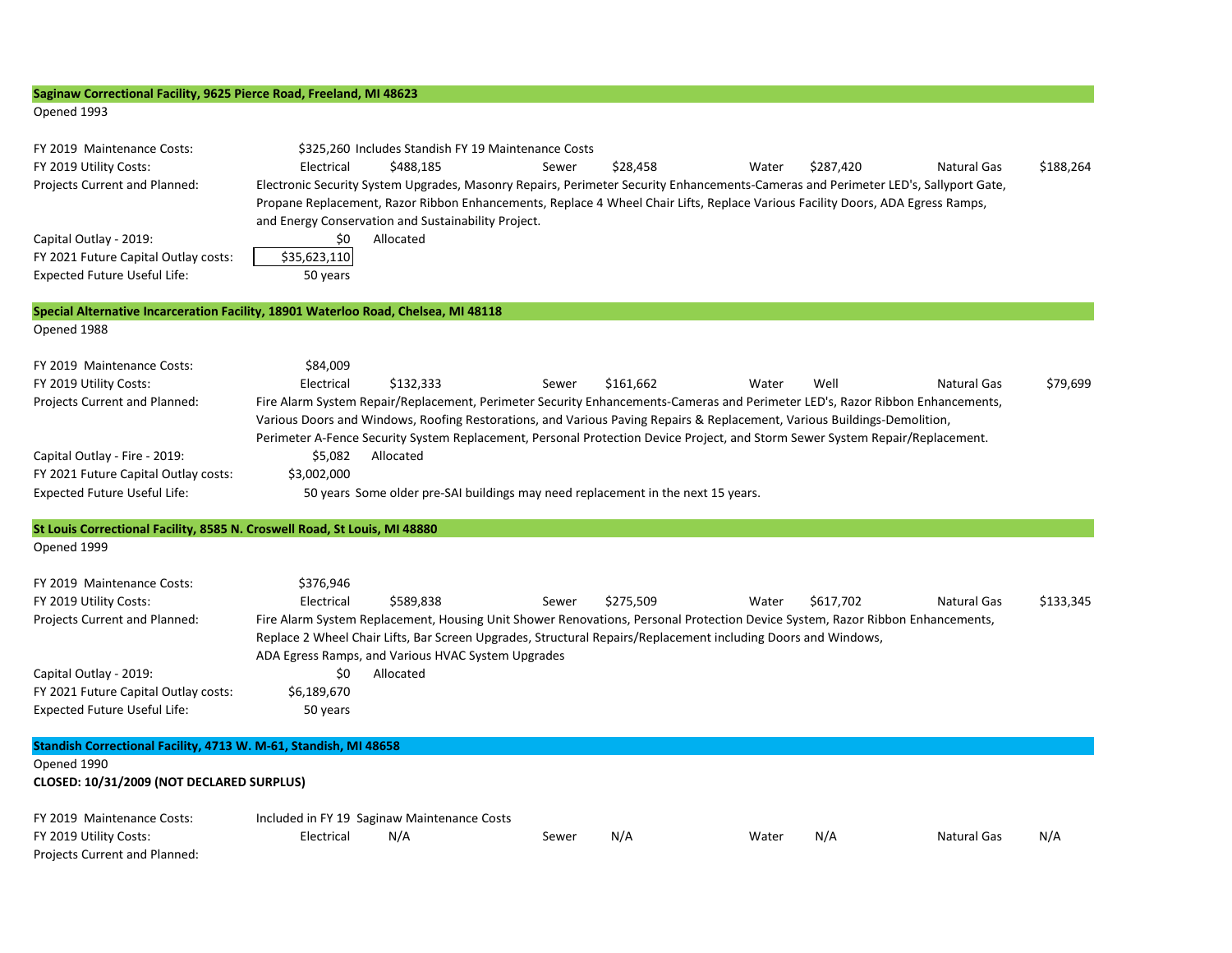Capital Outlay - 2019: Capital Outlay - 2019:<br>
FY 2021 Future Capital Outlay costs: \$0 FY 2021 Future Capital Outlay costs: Expected Future Useful Life: 50 years **Estimated Cost for Demolition: N/A, (NOT DECLARED SURPLUS)**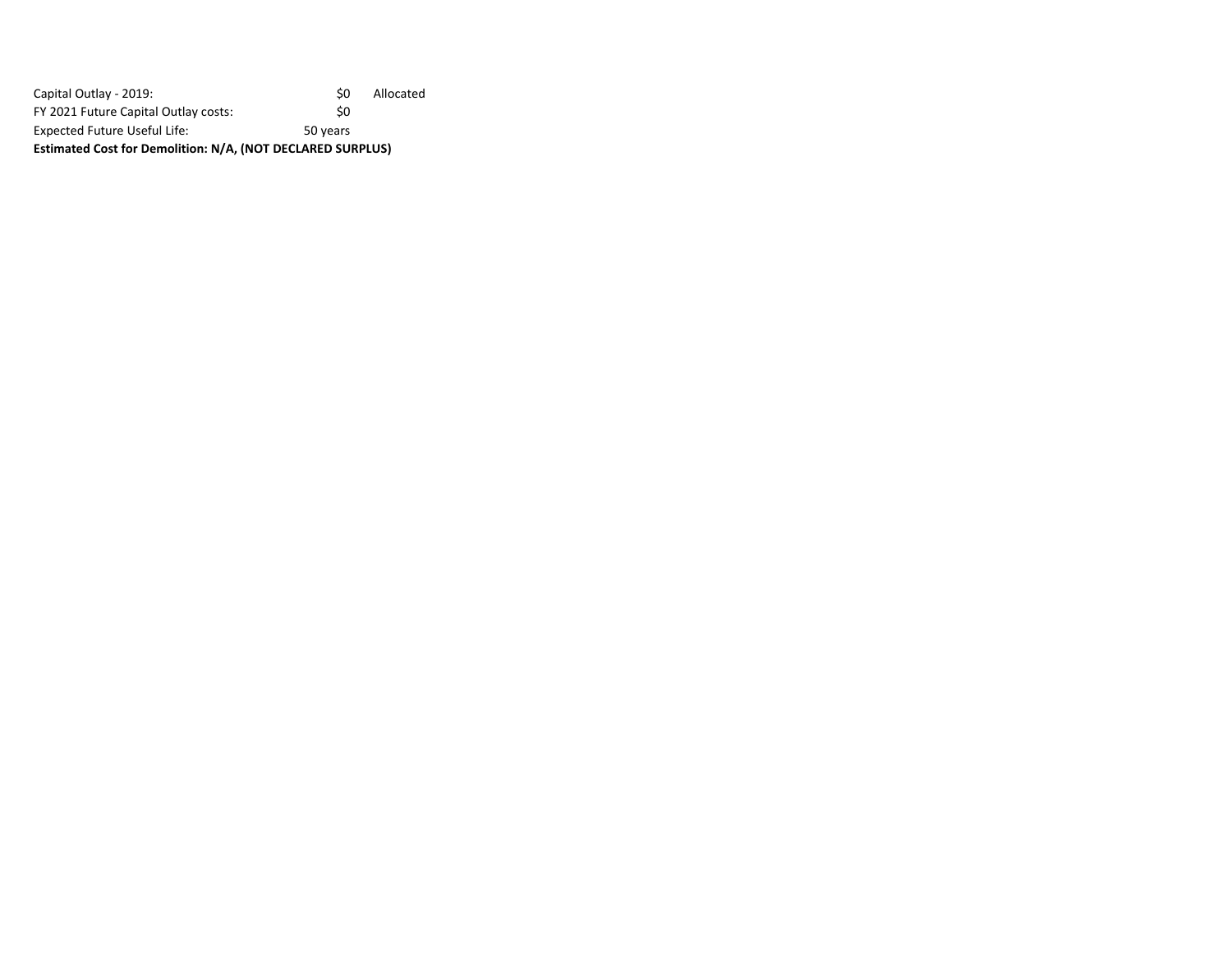## **Thumb Correctional Facility, 3225 John Conley Drive, Lapeer, MI 48446**

#### Opened 1987

| FY 2019 Maintenance Costs:<br>FY 2019 Utility Costs:<br><b>Projects Current and Planned:</b>          | \$660,501<br>Electrical        | \$364.520<br>ADA Egress Ramps, and Medically Frail Housing Unit, | Sewer<br>Boiler Repair/Replacement, Youthful Offender Security & PREA Upgrades, MSI Thermal Fluid Heater Replacement, Perimeter Security<br>Enhancements-Cameras, Razor Ribbon Enhancements, Renovations to Accommodate Youthful Offender Move from Franklin Unit,<br>Replace E-Field Interior Perimeter Security System, Various Roof Restorations, X-Ray Machine Installation, Wheel chair Lifts. | \$480.973 | Water | \$322.074 | Natural Gas | \$254.484 |
|-------------------------------------------------------------------------------------------------------|--------------------------------|------------------------------------------------------------------|-----------------------------------------------------------------------------------------------------------------------------------------------------------------------------------------------------------------------------------------------------------------------------------------------------------------------------------------------------------------------------------------------------|-----------|-------|-----------|-------------|-----------|
| Capital Outlay - 2019:<br>FY 2021 Future Capital Outlay costs:<br><b>Expected Future Useful Life:</b> | \$0<br>\$5,725,000<br>50 years | Allocated                                                        |                                                                                                                                                                                                                                                                                                                                                                                                     |           |       |           |             |           |
| Camp Tuscola, 2420 Chambers Road, Caro, MI 48723<br>Opened 1997                                       |                                |                                                                  |                                                                                                                                                                                                                                                                                                                                                                                                     |           |       |           |             |           |

| CLOSED: 06/01/2005, (Declared Surplus) Transferred to Land Bank.                |            |           |       |     |       |     |             |     |
|---------------------------------------------------------------------------------|------------|-----------|-------|-----|-------|-----|-------------|-----|
| FY 2019 Maintenance Costs:                                                      | N/A        |           |       |     |       |     |             |     |
| FY 2019 Utility Costs:                                                          | Electrical | N/A       | Sewer | N/A | Water | N/A | Natural Gas | N/A |
| Projects Current and Planned:                                                   | N/A        |           |       |     |       |     |             |     |
| Capital Outlay - 2019:                                                          | S0         | Allocated |       |     |       |     |             |     |
| FY 2021 Future Capital Outlay costs:                                            | N/A        |           |       |     |       |     |             |     |
| <b>Expected Future Useful Life:</b>                                             | N/A        |           |       |     |       |     |             |     |
| Estimated Cost for Demolition: N/A (Property Transferred to Michigan Land Bank) |            |           |       |     |       |     |             |     |
|                                                                                 |            |           |       |     |       |     |             |     |

### **West Shoreline Correctional Facility, 2500 S. Sheridan Drive, Muskegon Heights, MI 49444**

### Opened 1987, Facility Closed 2018

## **CLOSED: 03/24/2019 (Declared Surplus) Transferred to Land Bank. Sold to City of Muskegon**

| FY 2019 Maintenance Costs:                                                      | N/A        |     |           |       |     |       |     |             |     |
|---------------------------------------------------------------------------------|------------|-----|-----------|-------|-----|-------|-----|-------------|-----|
| FY 2019 Utility Costs:                                                          | Electrical |     | N/A       | Sewer | N/A | Water | N/A | Natural Gas | N/A |
| Projects Current and Planned:                                                   | N/A        |     |           |       |     |       |     |             |     |
| Capital Outlay - 2019:                                                          |            | \$0 | Allocated |       |     |       |     |             |     |
| FY 2021 Future Capital Outlay costs:                                            | N/A        |     |           |       |     |       |     |             |     |
| Expected Future Useful Life:                                                    | N/A        |     |           |       |     |       |     |             |     |
| Estimated Cost for Demolition: N/A (Property Transferred to Michigan Land Bank) |            |     |           |       |     |       |     |             |     |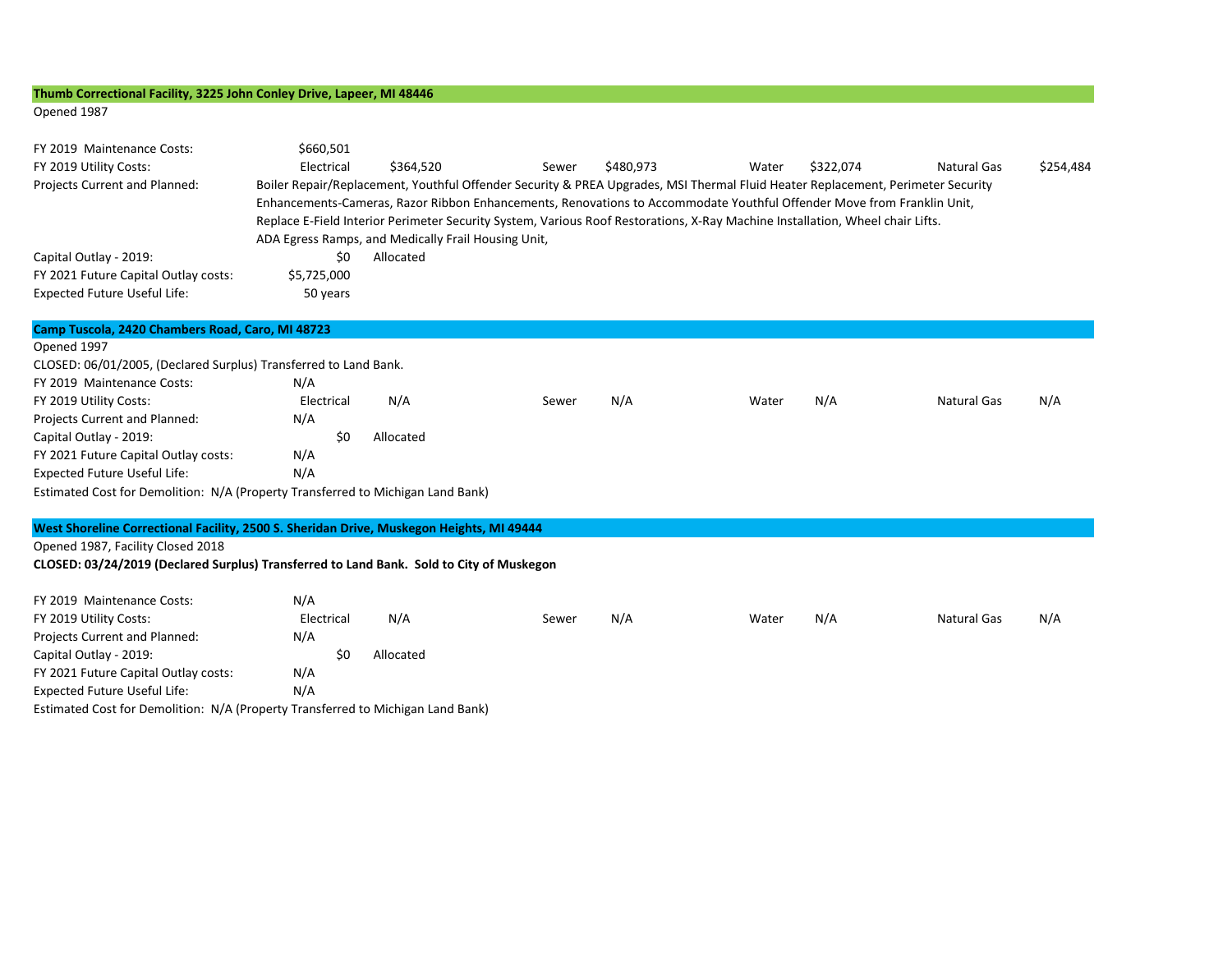## **Women's Huron Valley Correctional Facility, 3201 Bemis Road, Ypsilanti, MI 48197**

Opened 2009 consolidated from the Huron Valley Women's Facility (1967), Ypsilanti Correctional Facility (1977), Camp Huron Valley( 1987)

| FY 2019 Maintenance Costs:           | \$1,358,493                                                                                                                                                                                                                                              |                                                                                                                            |       |           |       |           |             |           |  |  |
|--------------------------------------|----------------------------------------------------------------------------------------------------------------------------------------------------------------------------------------------------------------------------------------------------------|----------------------------------------------------------------------------------------------------------------------------|-------|-----------|-------|-----------|-------------|-----------|--|--|
| FY 2019 Utility Costs:               | Electrical                                                                                                                                                                                                                                               | \$803,206                                                                                                                  | Sewer | \$564.560 | Water | \$546.895 | Natural Gas | \$545,520 |  |  |
| <b>Projects Current and Planned:</b> | East Sally Port Security Improvements, Education Building Site & Security Improvements, Fieldhouse Gym Floor Replacement,                                                                                                                                |                                                                                                                            |       |           |       |           |             |           |  |  |
|                                      | Fire Suppression & Detection Improvements in Education Building, Food Service Floor Renovation, HVAC Systems Restoration-<br>Various Buildings, Perimeter Security Enhancements-Cameras and LED's, Razor Ribbon Enhancements, Security & System Upgrade, |                                                                                                                            |       |           |       |           |             |           |  |  |
|                                      |                                                                                                                                                                                                                                                          |                                                                                                                            |       |           |       |           |             |           |  |  |
|                                      |                                                                                                                                                                                                                                                          | Tennis and Basketball Court Replacement, Upgrade Perimeter Security Head End Equipment, Various Roof Repairs/Replacements, |       |           |       |           |             |           |  |  |
|                                      | West Admin and Field House Buildings Roof Replacement, West Administration Fence Upgrades, Wheel Chair Lift Replacement,                                                                                                                                 |                                                                                                                            |       |           |       |           |             |           |  |  |
|                                      | Gun Range, ADA Egress Ramps, Vocational Village, and Youthful Offender Housing Unit Renovation.                                                                                                                                                          |                                                                                                                            |       |           |       |           |             |           |  |  |
| Capital Outlay - Roofs - 2019:       | \$1.465.447                                                                                                                                                                                                                                              | Allocated                                                                                                                  |       |           |       |           |             |           |  |  |
| Capital Outlay - HVAC - 2019:        | \$500,000                                                                                                                                                                                                                                                | Allocated                                                                                                                  |       |           |       |           |             |           |  |  |
| FY 2021 Future Capital Outlay costs: | \$24,513,452                                                                                                                                                                                                                                             |                                                                                                                            |       |           |       |           |             |           |  |  |

#### **Woodland Correctional Facility, 9036 M-36, Whitmore Lake, MI 48189**

Open 2009 converted from former W.J. Maxey Juvenile Facility

| FY 2019 Maintenance Costs:           | \$942.650                                                                                                                      |                                                          |       |           |       |      |             |           |  |  |
|--------------------------------------|--------------------------------------------------------------------------------------------------------------------------------|----------------------------------------------------------|-------|-----------|-------|------|-------------|-----------|--|--|
| FY 2019 Utility Costs:               | Electrical                                                                                                                     | \$539.979                                                | Sewer | \$151.476 | Water | Well | Natural Gas | \$175,823 |  |  |
|                                      | Perimeter Security Enhancements-Cameras and Perimeter LED's, Personal Protection Device Project, Re-Pave Parking Lots & Roads, |                                                          |       |           |       |      |             |           |  |  |
|                                      | Bubble Gates Replaced, HVAC Repair/Replace, Site Redevelopment and Demolition, Non-Lethal Stun Fence Enhancements,             |                                                          |       |           |       |      |             |           |  |  |
|                                      |                                                                                                                                | Fire Alarm Systems Upgrade, and Security System Upgrades |       |           |       |      |             |           |  |  |
| Capital Outlay - 2019:               | \$0                                                                                                                            | Allocated                                                |       |           |       |      |             |           |  |  |
| FY 2021 Future Capital Outlay costs: | \$6,580,000                                                                                                                    |                                                          |       |           |       |      |             |           |  |  |
| Expected Future Useful Life:         | 50 years                                                                                                                       |                                                          |       |           |       |      |             |           |  |  |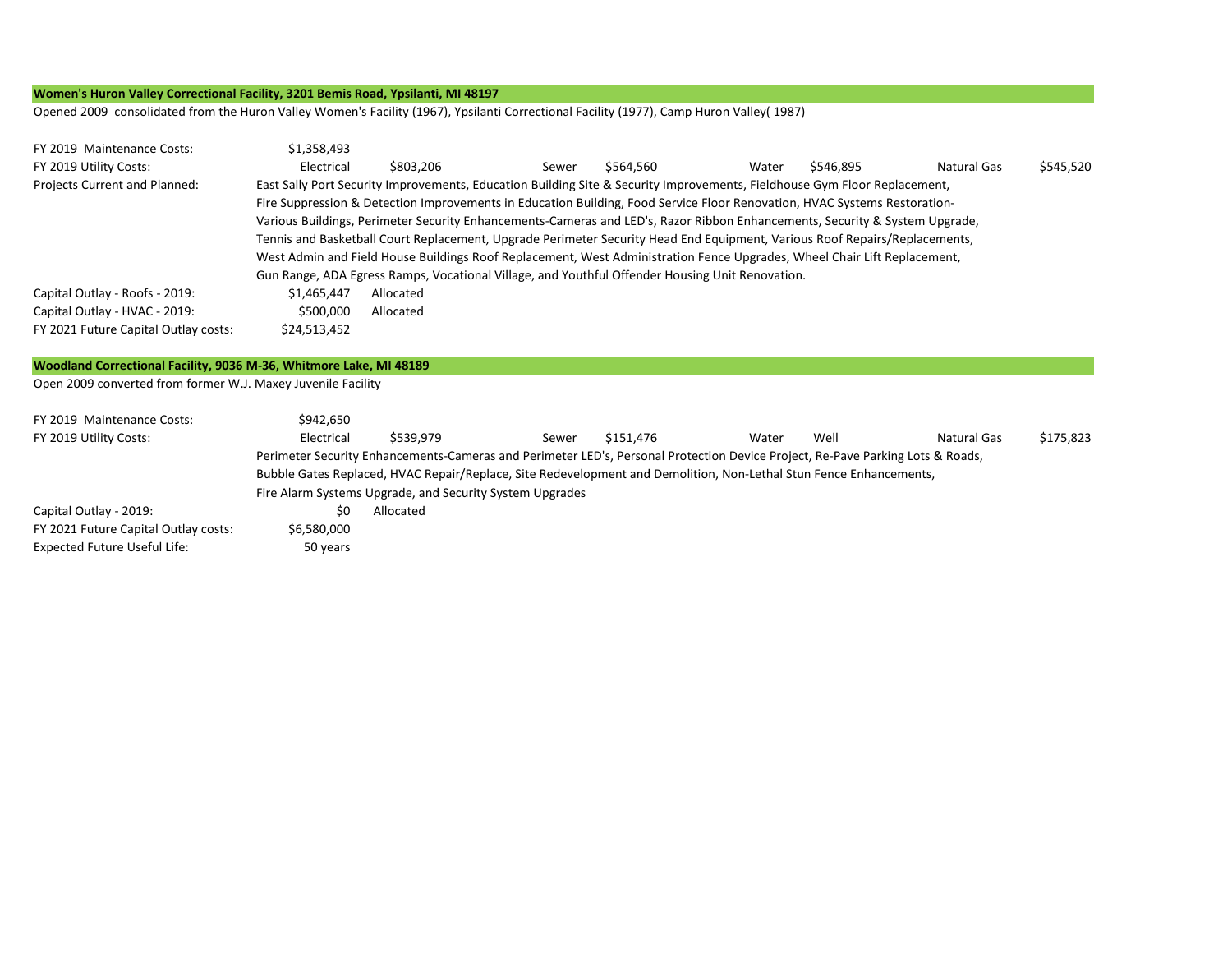#### **Southern Administration & Support Operations, includes buildings at 4000 Cooper Street, Jackson, MI 49201**

| FY 2019 Maintenance Costs:<br>FY 2019 Utility Costs:<br>Capital Outlay - Fire - 2019:<br>FY 2021 Future Capital Outlay costs:<br><b>Expected Future Useful Life:</b> | \$3,018,543<br>Electrical<br>\$634,158<br>\$11,170,000                                                                                                                                                                                                                                                                                      | \$256,880<br>Business Office Cell Block 4 & 5 Brick Repair/Replacement, Building 19 Roof Replacement, Building 13 Vestibule-Various Structural Renovation<br>Power Plant Primary Electrical and Emergency Generator Automation, Power Plant Tunnel System Domestic Hot Water Piping Replacement,<br>Repave Parking Lots and Drives, Various Building Demolition, RMI Truck Scale Removal, Admin. Ionia Hot Water Heater Replacement,<br>Building 19 Window Replacement, Repair-Power Plant, Water System Study, Repair/Replacement, and Transportation & Radie Move<br>from Bldg. #30 to 5 Block, Alternative Entrance - 5-Block,<br>Allocated<br>50 years These 1930's buildings are well built and very suitable to repurposing for administrative and support operations. | Sewer | \$110,794 | Water | \$238,885 | Natural Gas        | \$267,014 |  |
|----------------------------------------------------------------------------------------------------------------------------------------------------------------------|---------------------------------------------------------------------------------------------------------------------------------------------------------------------------------------------------------------------------------------------------------------------------------------------------------------------------------------------|------------------------------------------------------------------------------------------------------------------------------------------------------------------------------------------------------------------------------------------------------------------------------------------------------------------------------------------------------------------------------------------------------------------------------------------------------------------------------------------------------------------------------------------------------------------------------------------------------------------------------------------------------------------------------------------------------------------------------------------------------------------------------|-------|-----------|-------|-----------|--------------------|-----------|--|
| Northern Administration and Support, CFA Kinross Business Office, 5086 W. M-80, Kincheloe, MI 49788                                                                  |                                                                                                                                                                                                                                                                                                                                             |                                                                                                                                                                                                                                                                                                                                                                                                                                                                                                                                                                                                                                                                                                                                                                              |       |           |       |           |                    |           |  |
| FY 2019 Maintenance Costs:<br>FY 2019 Utility Costs:                                                                                                                 | \$101,984<br>Electrical                                                                                                                                                                                                                                                                                                                     | \$64,909                                                                                                                                                                                                                                                                                                                                                                                                                                                                                                                                                                                                                                                                                                                                                                     | Sewer | \$35,828  | Water | \$4,896   | <b>Natural Gas</b> | \$62,448  |  |
| Projects Current and Planned:                                                                                                                                        | Administration-Demolition of Various Buildings, Administration Back-Up Generator, Administration Pavement Repair/Replacement,<br>Administration Fire Alarm System Replacement, Administration Maintenance Building Roof Restoration, Administration Demolition<br>Various Buildings/Old Kinross Facility, and Training Academy Renovations. |                                                                                                                                                                                                                                                                                                                                                                                                                                                                                                                                                                                                                                                                                                                                                                              |       |           |       |           |                    |           |  |
| Capital Outlay - 2019:                                                                                                                                               | \$0                                                                                                                                                                                                                                                                                                                                         | Allocated                                                                                                                                                                                                                                                                                                                                                                                                                                                                                                                                                                                                                                                                                                                                                                    |       |           |       |           |                    |           |  |
| FY 2021 Future Capital Outlay costs:                                                                                                                                 | \$1,745,000                                                                                                                                                                                                                                                                                                                                 |                                                                                                                                                                                                                                                                                                                                                                                                                                                                                                                                                                                                                                                                                                                                                                              |       |           |       |           |                    |           |  |

Expected Future Useful Life: 50 years Some older storage buildings may need replacement in the next few years.